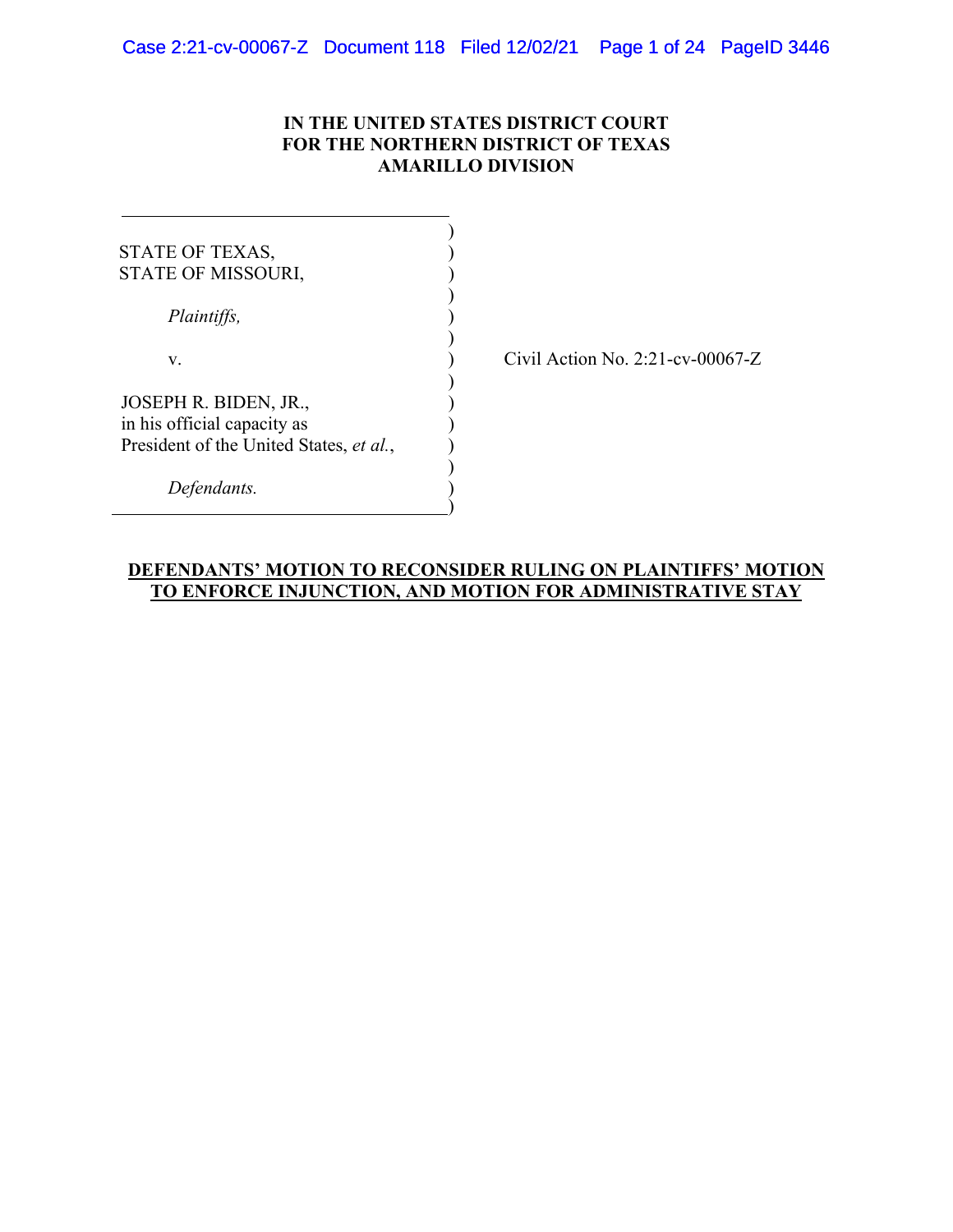# **TABLE OF CONTENTS**

| I. The Court Lacked Jurisdiction to Modify the Injunction or Order                                                                       |    |
|------------------------------------------------------------------------------------------------------------------------------------------|----|
| II. Plaintiffs' Motion to Enforce and Need for Discovery is Moot Because                                                                 |    |
| III. The Substantial Burden Imposed by the Additional Discovery<br>and Reporting Weighs in Favor of Reversing or Substantially Narrowing |    |
| IV. The Court Should Grant an Administrative Stay of its Prior Ruling Pending                                                            |    |
|                                                                                                                                          | 17 |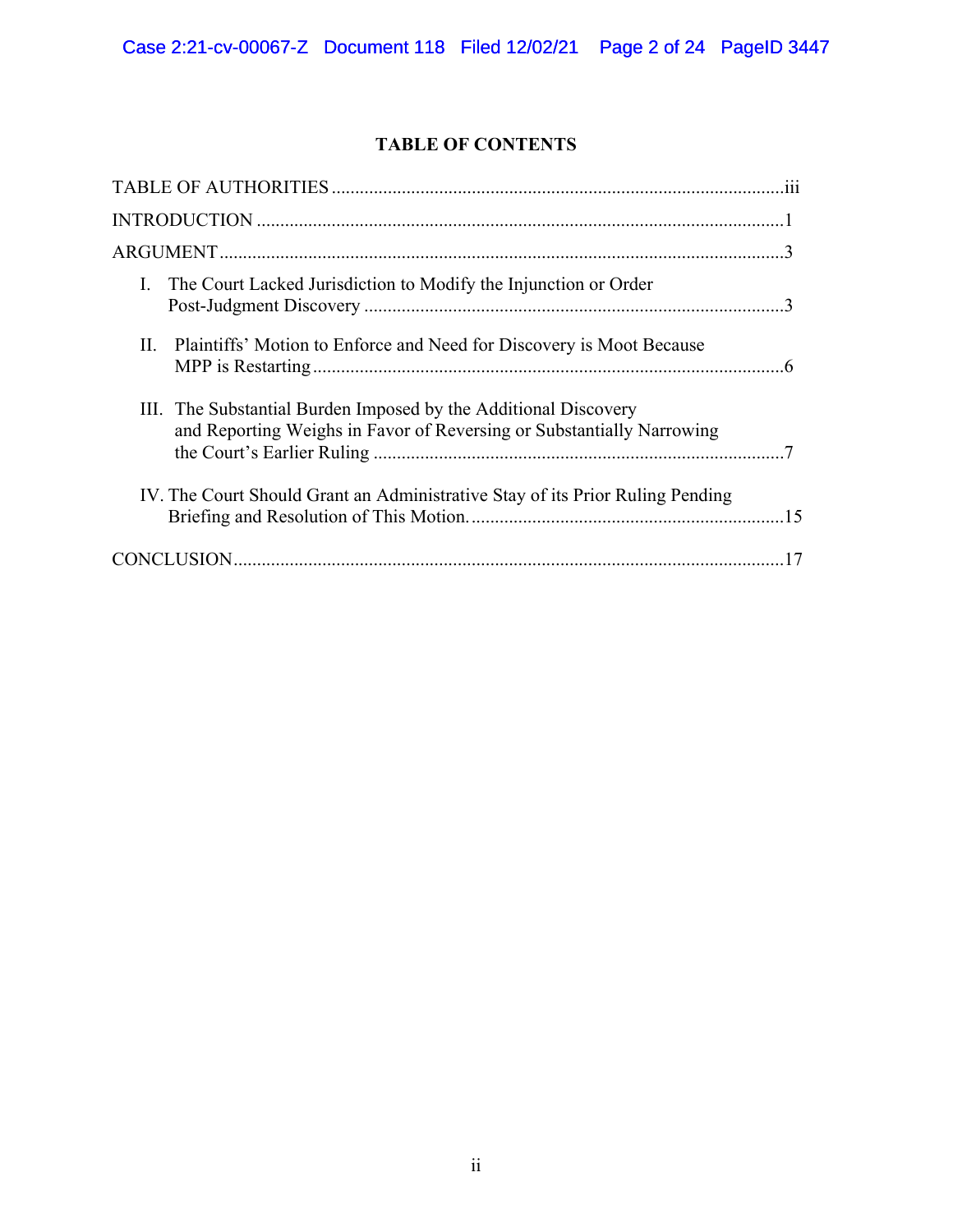# **TABLE OF AUTHORITIES**

# **Cases**

| Chafin v. Chafin,                              |
|------------------------------------------------|
| Cooper v. Dallas Police Ass'n,                 |
| Farmhand, Inc. v. Anel Eng'g Indus., Inc.,     |
| First Ind. Fed. Sav. Bank v. F.D.I.C.,         |
| Griggs v. Provident Consumer Disc. Co.,        |
| Groden v. Allen,                               |
| Harris v. City of Balch Springs,               |
| In re $FDIC$ ,                                 |
| In re First City Bancorporation of Texas Inc., |
| In re United States,                           |
| Liberty Mut. Ins. Co. v. Gunderson,            |
| Loa-Herrera v. Trominski,                      |
| Marrese v. Am. Acad. of Orthopaedic Surgeons,  |
| McComb v. Jacksonville Paper Co.,              |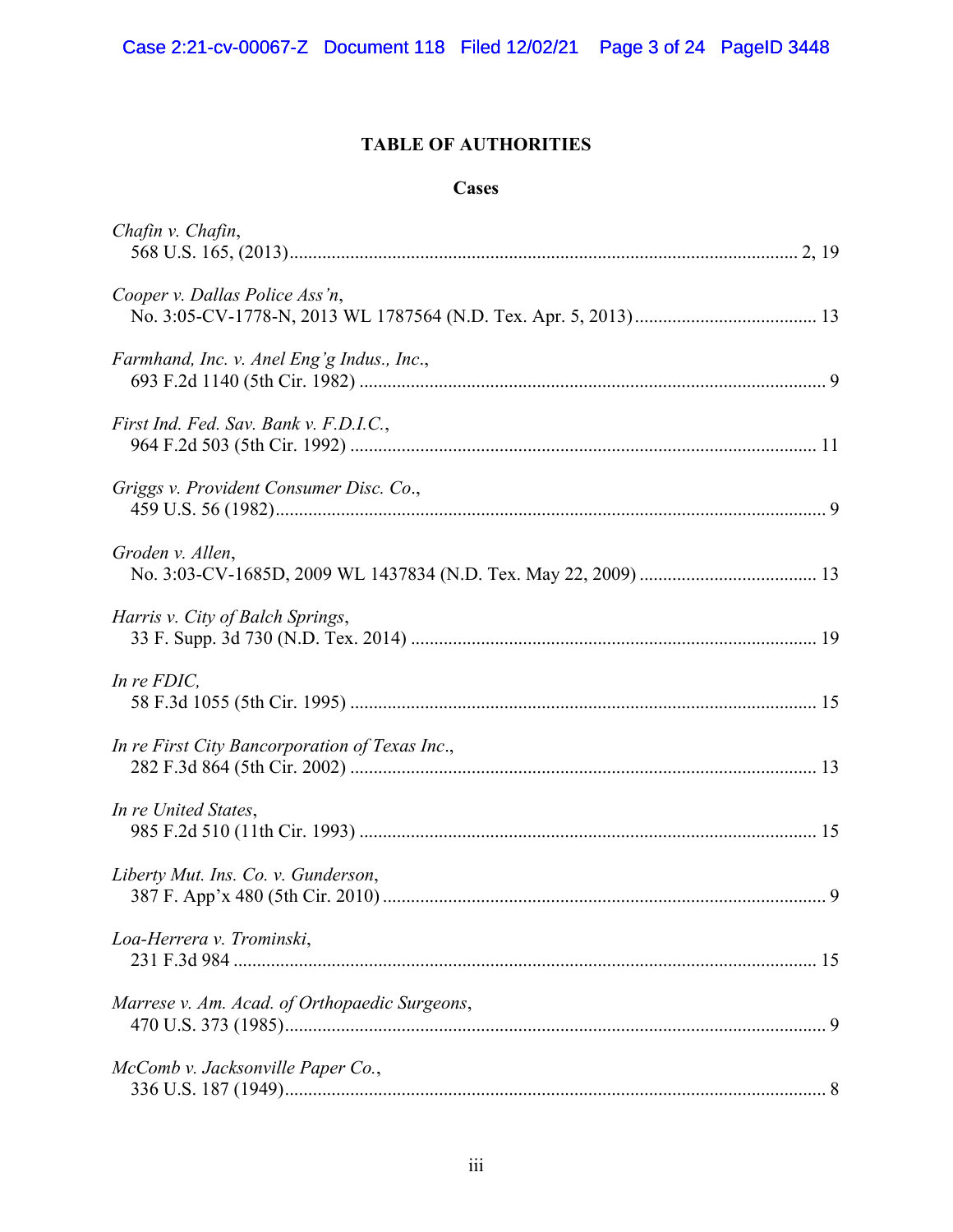| <b>Rules</b>                                                      |  |  |
|-------------------------------------------------------------------|--|--|
| Walker v. NCNB Nat'l Bank of Fla.,                                |  |  |
| United States v. Smith,                                           |  |  |
| United States v. Pena,                                            |  |  |
| United States v. Patel,                                           |  |  |
| United States v. Davis,                                           |  |  |
| Trevino v. City of Fort Worth,                                    |  |  |
| Spallone v. United States,                                        |  |  |
| Soileau & Assocs., L.L.C. v. Louisiana Health Serv. & Indem. Co., |  |  |
| Sierra Club, Lone Star Chapter v. Cedar Point Oil Co. Inc.,       |  |  |
| Ross v. Marshall,                                                 |  |  |
| Petroleos Mexicanos v. Crawford Enters., Inc.,                    |  |  |
| Nicol v. Gulf Fleet Supply Vessels, Inc.,                         |  |  |
| Nat. Gas Pipeline Co. of Am. v. Energy Gathering, Inc.,           |  |  |
| M-I LLC v. FPUSA, LLC,                                            |  |  |

|--|--|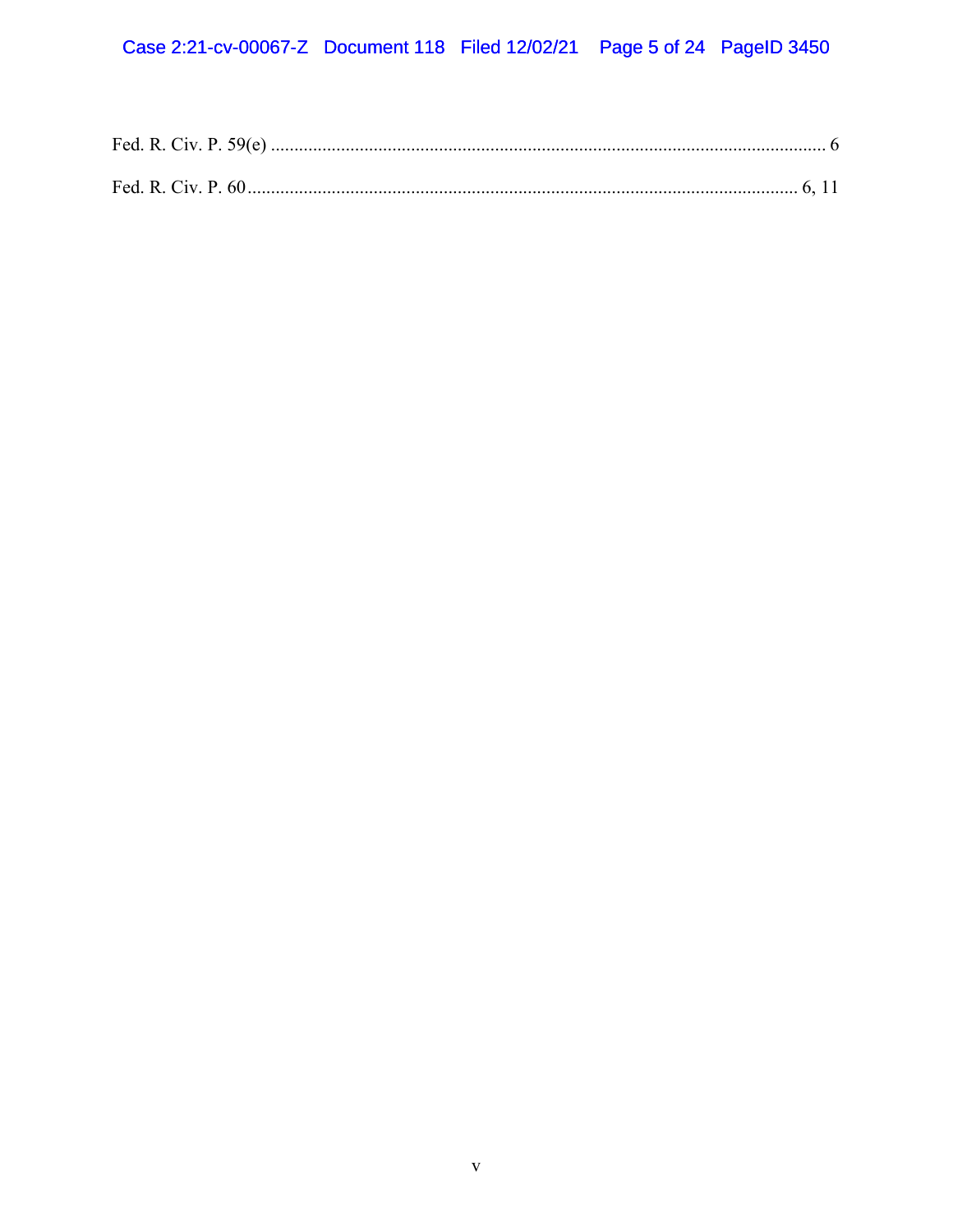#### **INTRODUCTION**

On November 18, 2021, the Court granted in part Plaintiffs' Motion to Enforce Permanent Injunction and for Expedited Discovery. ECF No. 116 (the "Order"). Defendants respectfully request that the Court reconsider that order and reverse the ruling that Plaintiffs may seek substantial, burdensome discovery and additional reporting from Defendants despite the Court correctly finding that Plaintiffs had failed to meet their burden to show non-compliance with the injunction. Moreover, since the Order, Defendants have, as announced on December 2, 2021, reached an agreement with Mexico and will begin enrolling migrants in MPP on Monday, December 6, 2021. Defendants also request that the Court administratively stay the operation of the Order while it considers this motion.

Under Rule 59(e), a party may file a "motion to alter or amend a judgment" within 28 days of the Court's ruling. Fed. R. Civ. P.  $59(e)$ . That rule "allows a court to alter or amend a judgment to (1) accommodate an intervening change in controlling law, (2) account for newly discovered evidence, or (3) correct a manifest error of law or fact." *Trevino v. City of Fort Worth*, 944 F.3d 567, 570 (5th Cir. 2019); *see also* Fed. R. Civ. P. 60 (allowing for "relief from a judgment or order" for a range of reasons, including new information or "any other reason that justifies relief"). Here, not only did the Court make several errors in its ruling that warrant reconsideration, but significant intervening changes in Defendants' re-implementation of MPP support reversing the Court's earlier ruling.

As to the first point, this Court lacked jurisdiction to enter the discovery order. Although a court has jurisdiction to enforce an injunction where the moving party meets its high burden of proof to show non-compliance, it lacks the power to modify an injunction where, as in this case, there is a pending appeal of the final judgment and injunction. Having found that Plaintiffs failed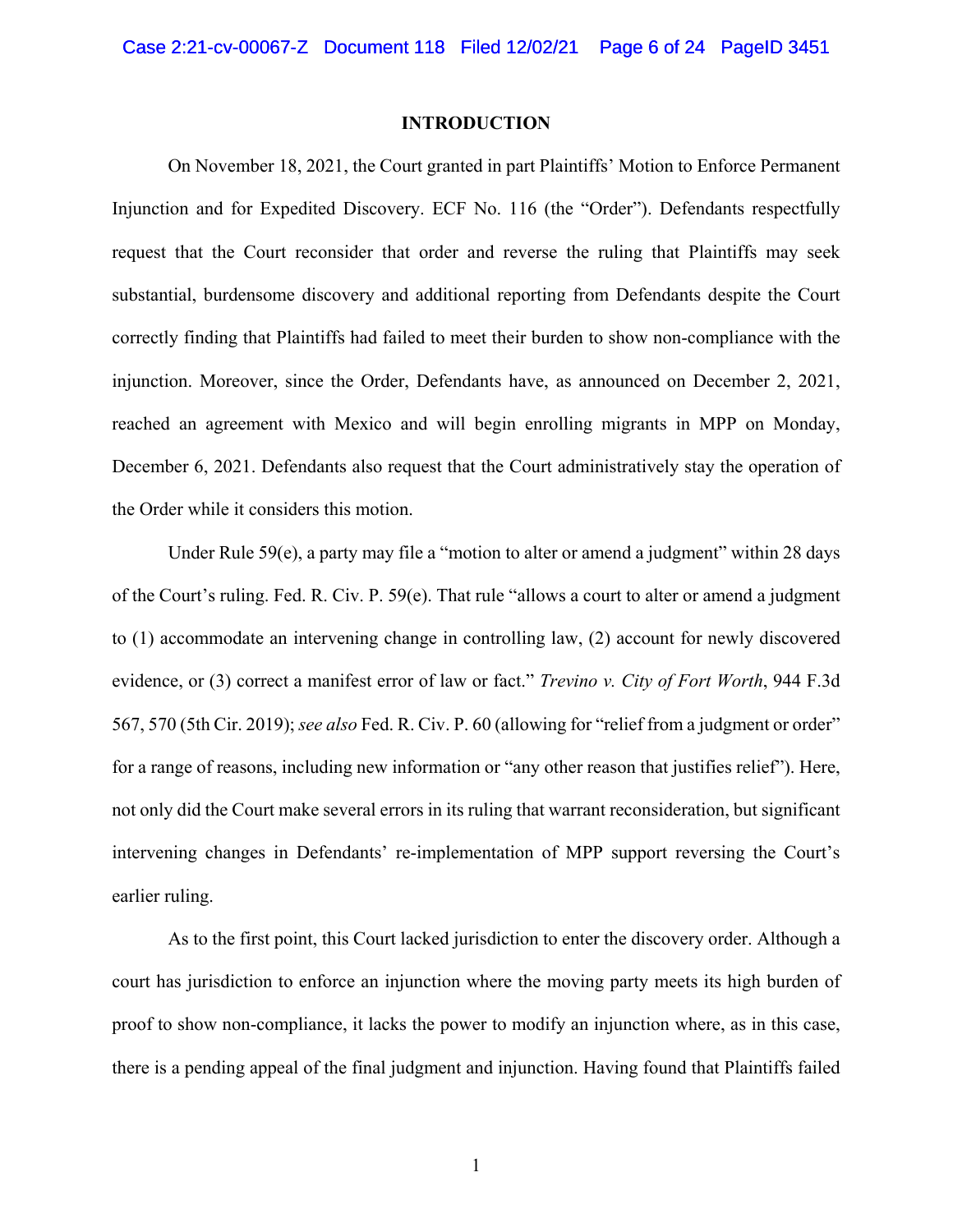### Case 2:21-cv-00067-Z Document 118 Filed 12/02/21 Page 7 of 24 PageID 3452

to meet their burden to show non-compliance, there was no basis for the Court to modify the injunction to include additional reporting requirements or permit discovery on whether Defendants were restarting MPP expeditiously. Doing so was beyond the Court's power at this point.

Second, as noted in Defendants' most recent notice of compliance with the injunction, MPP is restarting on Monday December 6, 2021, and Defendants have released policy guidance detailing the plans for re-implementation. This intervening change moots any supposed need for Plaintiffs to seek additional reporting and discovery. Plaintiffs' alleged concerns about timeliness in re-implementing MPP have now been fully resolved.

Finally, as the Court acknowledged, even if there had been clear evidence of noncompliance with the injunction, a court is limited to ordering the least intrusive means necessary to ensure compliance. Because Defendants are restarting MPP no additional reporting or discovery is necessary to ensure compliance. And in any event, Plaintiffs provided no justification for why the extremely burdensome discovery and reporting they seek is necessary, or why more limited means would be inadequate. Moreover, some of the additional reporting Plaintiffs requested and the Court ordered is impossible to provide. If the Court concludes that some discovery or additional reporting is nonetheless appropriate on Plaintiffs' now-moot assertion that Defendants can implement MPP more quickly, Defendants respectfully request that the Court reconsider whether the reporting and discovery the Court previously ordered is the least burdensome means necessary to achieve the intended ends. As explained below, Defendants propose in the alternative a limited set of written discovery and that the Court narrow the order for additional data reporting.

For these reasons, Defendants respectfully request that the Court reconsider its earlier ruling. In addition, Defendants respectfully request that the Court stay that ruling pending briefing and resolution of this motion to allow the Court to consider these arguments before Defendants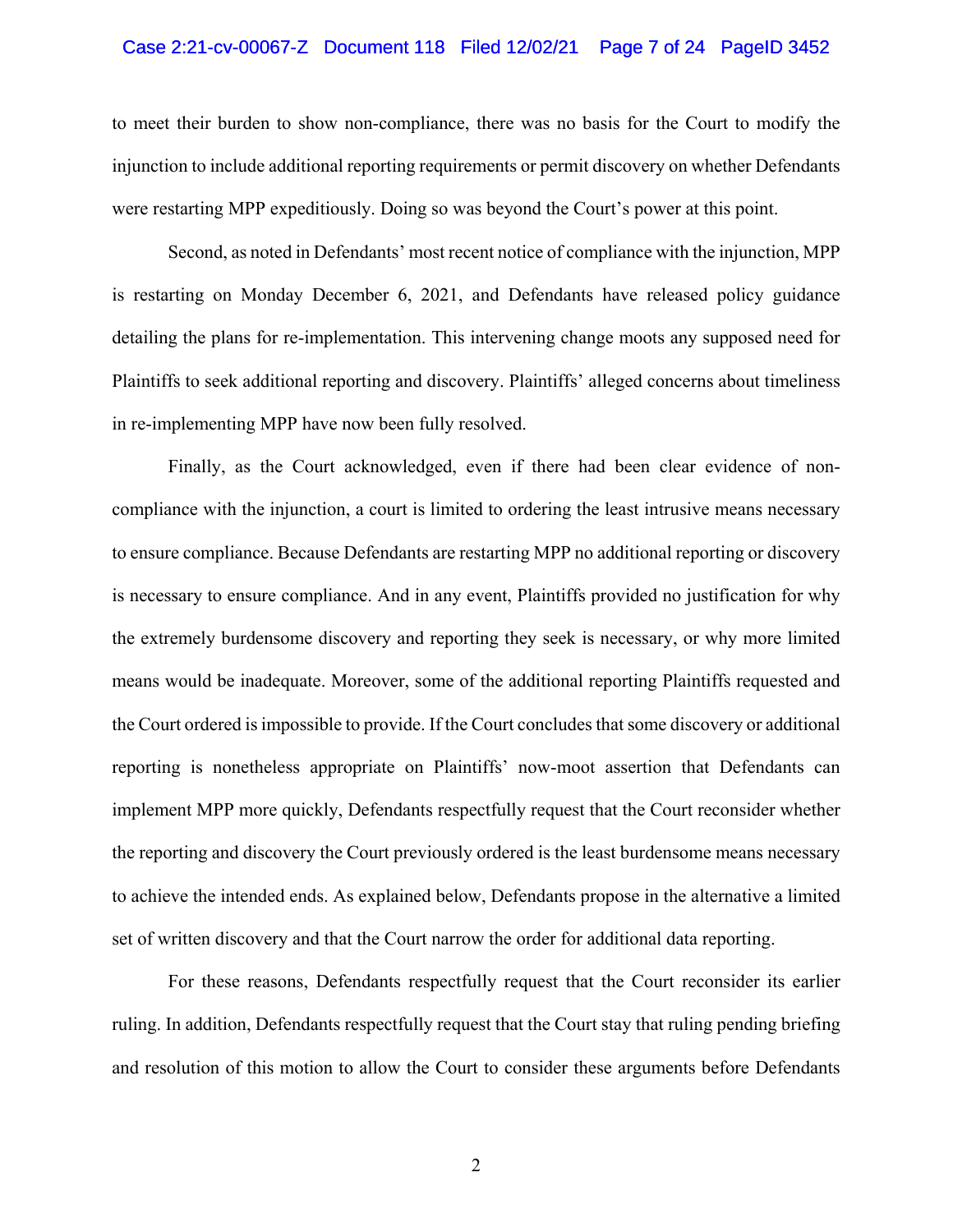#### Case 2:21-cv-00067-Z Document 118 Filed 12/02/21 Page 8 of 24 PageID 3453

are subjected to burdensome and unnecessary discovery and reporting despite having complied with the injunction in good faith. Absent a stay, the normal course of review might otherwise cause the issues raised to become moot once the reporting or depositions occur. *See Chafin v. Chafin*, 568 U.S. 165, 178, (2013) (recognizing that a stay may be appropriate where the alternative would be mootness and loss of an opportunity for the court to consider the arguments or for a party to take an appeal). Finally, should the Court deny this motion, Defendants request that the Court stay its order for a reasonable amount of time to allow Defendants time to consider whether to appeal.

### **ARGUMENT**

# **I. The Court Lacked Jurisdiction to Modify the Injunction or Order Post-judgment Discovery.**

The Court properly recognized both that Plaintiffs bore the burden of showing noncompliance with the injunction by clear and convincing evidence and that Plaintiffs had failed to meet that burden. Because Plaintiffs failed to meet their burden, the Court's order modifies rather than enforces the injunction. The Court lacked jurisdiction to modify an injunction and final judgment that is the subject of a pending appeal.

The Court noted in its ruling that "Courts have inherent power to enforce compliance with their lawful orders" but that "Plaintiffs have the burden to establish by clear and convincing evidence," among other things, "that Defendants failed to comply with the court's order." Order at 3 (citing *Petroleos Mexicanos v. Crawford Enters., Inc*., 826 F.2d 392, 401 (5th Cir. 1986); *McComb v. Jacksonville Paper Co.*, 336 U.S. 187, 191 (1949)). The Court also correctly found that Plaintiffs had not met that burden: "The Court finds that Plaintiffs have not met the burden of showing by clear and convincing evidence that Defendants are not in compliance with the injunction." Order at 3; *see also id.* at 4 ("Plaintiffs fail to show clear and convincing evidence that Defendants have failed to comply with the Court's order"); *id*. at 5 ("[T]he Court finds that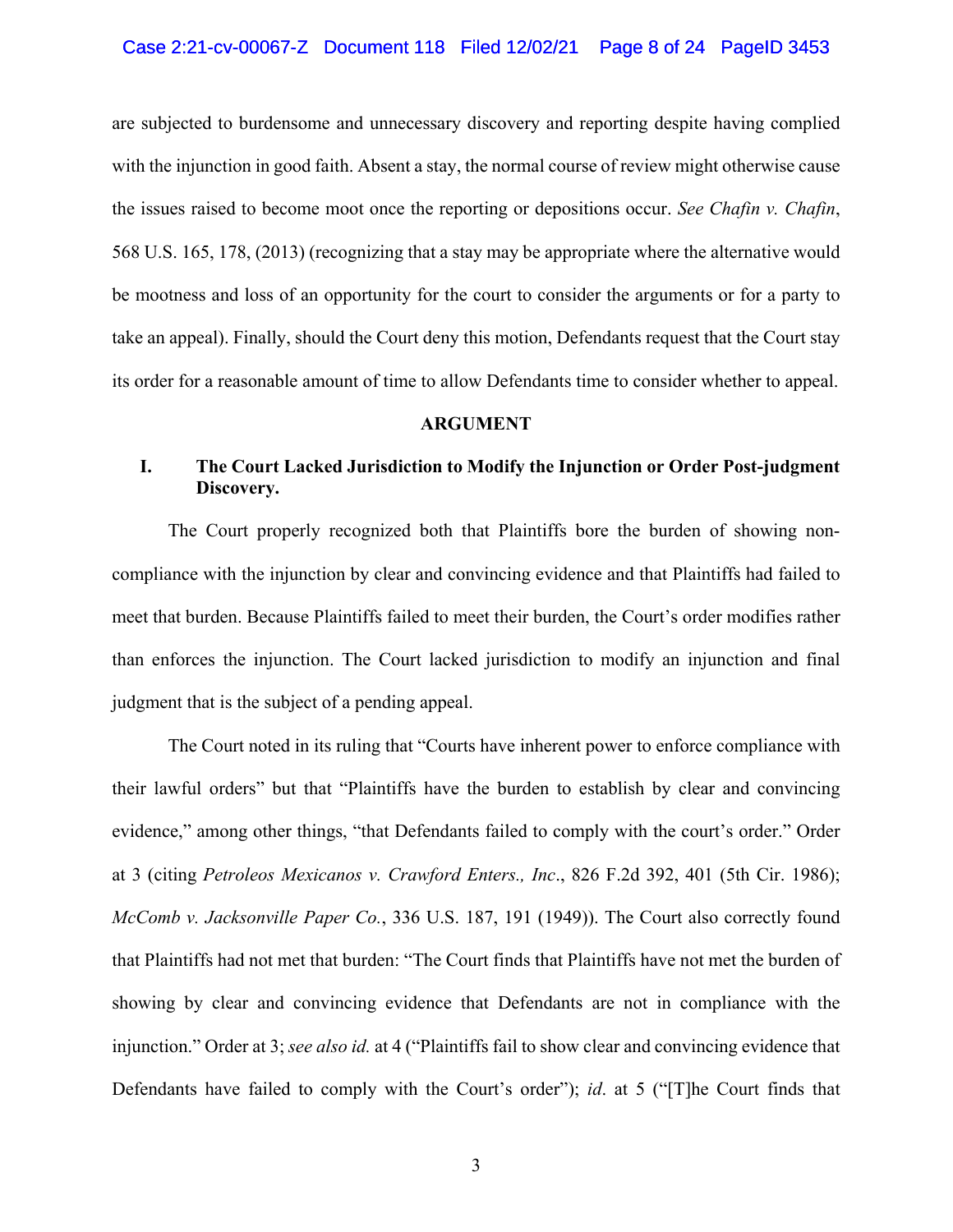### Case 2:21-cv-00067-Z Document 118 Filed 12/02/21 Page 9 of 24 PageID 3454

Defendants' actions toward re-implementation of MPP are sufficient to negate Plaintiffs' current allegations of bad-faith failure to comply."); *id*. at 7 ("[N]one of Plaintiffs' claims clearly and convincingly show lack of good-faith re-implementation."). There was thus no basis or jurisdiction to order additional discovery as a means to address non-compliance with the injunction.

While a court may have jurisdiction to *enforce* a ruling if Plaintiffs show clear and convincing evidence of non-compliance, *see Ross v. Marshall*, 426 F.3d 745, 751 (5th Cir. 2005), a court has no jurisdiction to *modify* an injunction if there is a pending appeal, absent such a finding of non-compliance. "If an appeal is taken from a judgment which determines the entire action" as this Court's order granting a permanent injunction did—"the district court loses power to take any further action in the proceeding upon the filing of a timely and effective notice of appeal." *Nicol v. Gulf Fleet Supply Vessels, Inc*., 743 F.2d 298, 299 (5th Cir. 1984). Defendants have filed a notice of appeal of the permanent injunction and final judgment, *see* ECF No. 96, including the reporting requirements the Court already included in that injunction "[t]o ensure compliance with this order," ECF No. 94 at 52, *see* Br. for Appellants at 4, 55, *Texas v. Biden*, No. 21-10806 (Sept. 20, 2021). That appeal forecloses this Court from exercising jurisdiction to modify the injunction to require additional reporting or permit post-judgment discovery. When "an appeal is noticed the district court is divested of jurisdiction; the matter is transferred immediately to the appellate court." *Farmhand, Inc. v. Anel Eng'g Indus., Inc*., 693 F.2d 1140, 1145-46 (5th Cir. 1982); *see also Sierra Club, Lone Star Chapter v. Cedar Point Oil Co. In*c., 73 F.3d 546, 578 (5th Cir. 1996).

Aside from a court's limited ability to enforce compliance with an order where the moving party shows the requisite clear and convincing evidence of non-compliance, *see Ross*, 426 F.3d at 751, a district court otherwise has a "continuing duty to maintain a status quo" pending the appeal, *Farmhand*, 693 F.2d at 1146; *see also Liberty Mut. Ins. Co. v. Gunderson*, 387 F. App'x 480, 486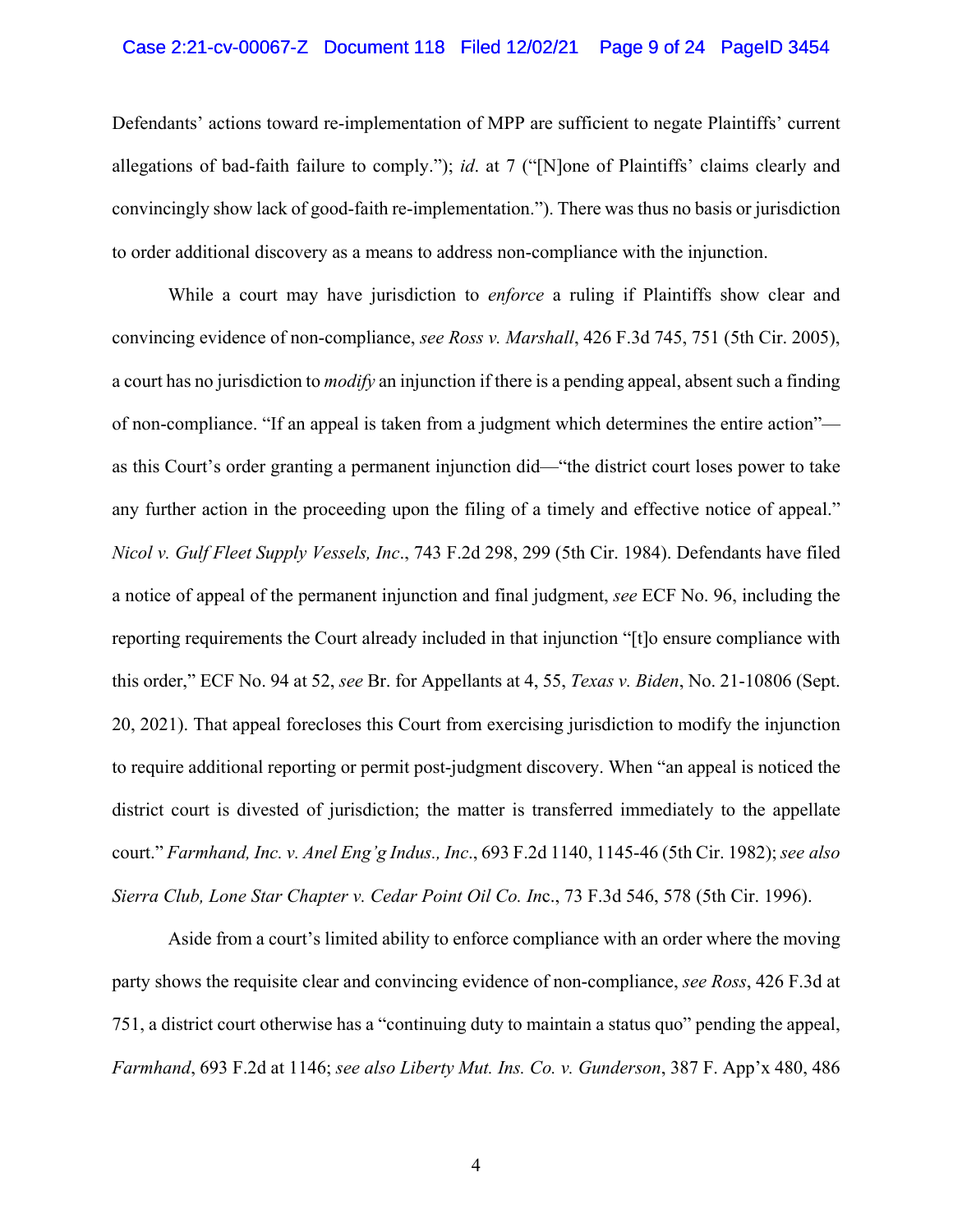(5th Cir. 2010); *United States v. Patel*, No. 06-60006, 2009 WL 3232792, at \*1 (W.D. La. Sept. 30, 2009). An appeal "divests the district court" of its jurisdiction "over those aspects of the case involved in the appeal." *Marrese v. Am. Acad. of Orthopaedic Surgeons*, 470 U.S. 373, 379 (1985); *see also Griggs v. Provident Consumer Disc. Co*., 459 U.S. 56, 58 (1982). In other words, absent a finding of non-compliance, because the government "appealed the judgment as a whole, the district court retained only the authority to facilitate the appeal or correct any clerical issues." *United States v. Pena*, 713 F. App'x 271, 272-73 (5th Cir. 2017). Anything else constitutes a modification of the injunction and final judgment, and improperly alters the status quo by changing the injunction to require additional reporting and discovery while the appeal of the injunction is pending. The appeal "divests the district court of jurisdiction, while that appeal is pending, over any further matters for that action." *Id*.

The Court acknowledged that it was modifying, rather than enforcing, the injunction. *See* Order at 3 (stating that the Court would "modify the injunction to allow *limited* discovery to ensure continued compliance with the injunction"); *id*. at 8 (finding Plaintiffs' request to modify the injunction's reporting requirements and permit discovery on compliance "reasonable" even though "the Court has not found clear and convincing evidence of Defendants' noncompliance"); *id*. at 9 (stating that "[t]he Court retains jurisdiction over this matter for the purpose of ... modification … of the permanent injunction"). The Court, however, lacked jurisdiction to modify the injunction and alter the status quo even if it viewed Plaintiffs' requests to modify the injunction as "reasonable." *Id*. at 9. Having found that Plaintiffs did not identify evidence that Defendants were not complying with the injunction in good faith, the Court had no basis to amend the injunction to include different, let alone substantially burdensome, reporting requirements or to permit post-judgment discovery.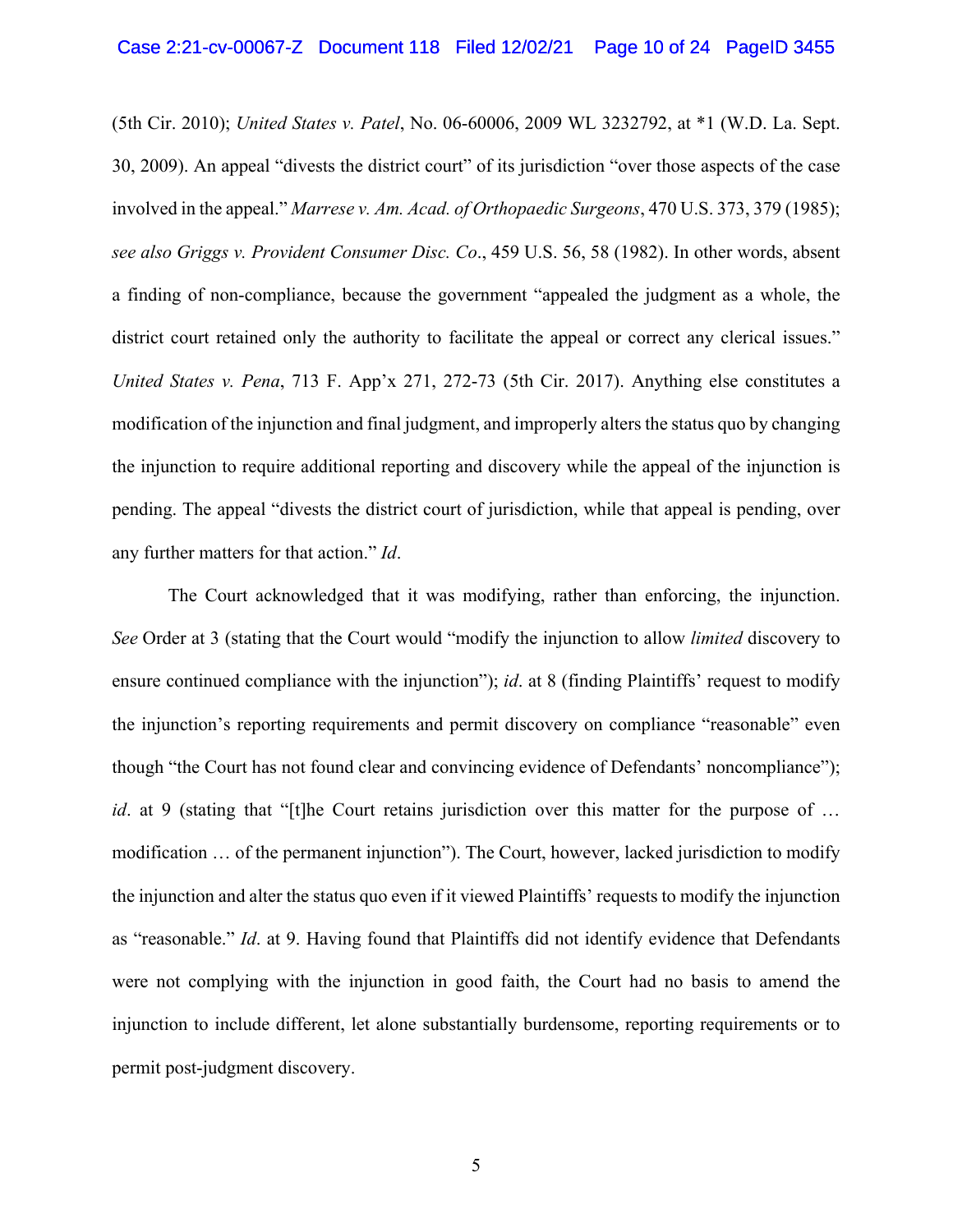## **II. Plaintiffs' Motion to Enforce and Need for Discovery is Moot Because MPP is Restarting.**

Plaintiffs filed their motion to enforce and sought discovery to ensure Defendants were restarting MPP expeditiously. *See* Mot. at 9; Reply at 7-8. As explained in Defendants' most recent notice of compliance with the injunction, Defendants have been engaged in high-level discussions with Mexico in order to secure Mexico's agreement to accept the return of individuals subject to MPP. *See* ECF No. 117. On Thursday, December 2, 2021, Mexico notified DHS that it is satisfied that Defendants have taken into account Mexico's concerns and has decided to accept the return of individuals enrolled in MPP. *Id.* DHS has issued guidance on the restarted MPP that will allow new enrollments in MPP to begin, and new enrollments in MPP are about to begin. *Id*. As a result, Plaintiffs' request for discovery on whether Defendants are re-implementing MPP pursuant to the Court's order without delay is moot, and the Court should reconsider and reverse its order permitting discovery and additional reporting aimed at exploring whether "Defendants are not reimplementing MPP as quickly" as possible based on this intervening change. Order at 8.

A motion is moot when the alleged harm or issue has been resolved. *See, e.g.*, *United States v. Davis*, 108 F. App'x 131, 135 (5th Cir. 2004); *First Ind. Fed. Sav. Bank v. F.D.I.C.*, 964 F.2d 503, 507 (5th Cir. 1992); *Cf.* Fed. R. Civ. P. 60(b)(5) (providing that relief from an order may be granted on the grounds that "the judgment has been satisfied" or where "applying it prospectively is no longer equitable"). Here, Plaintiffs asserted that their requested discovery and reporting were relevant to whether Defendants were restarting MPP as quickly as possible, as a means to enforce the injunction to restart MPP. *See* Mot. at 9 (seeking discovery "on the actions that have actually been undertaken to implement MPP"); Reply at 7-8 (seeking discovery to examine whether Defendants were "capable of reimplementing MPP without delay"). That issue is moot now that MPP is restarting. Plaintiffs' request for additional reporting on how DHS is processing individuals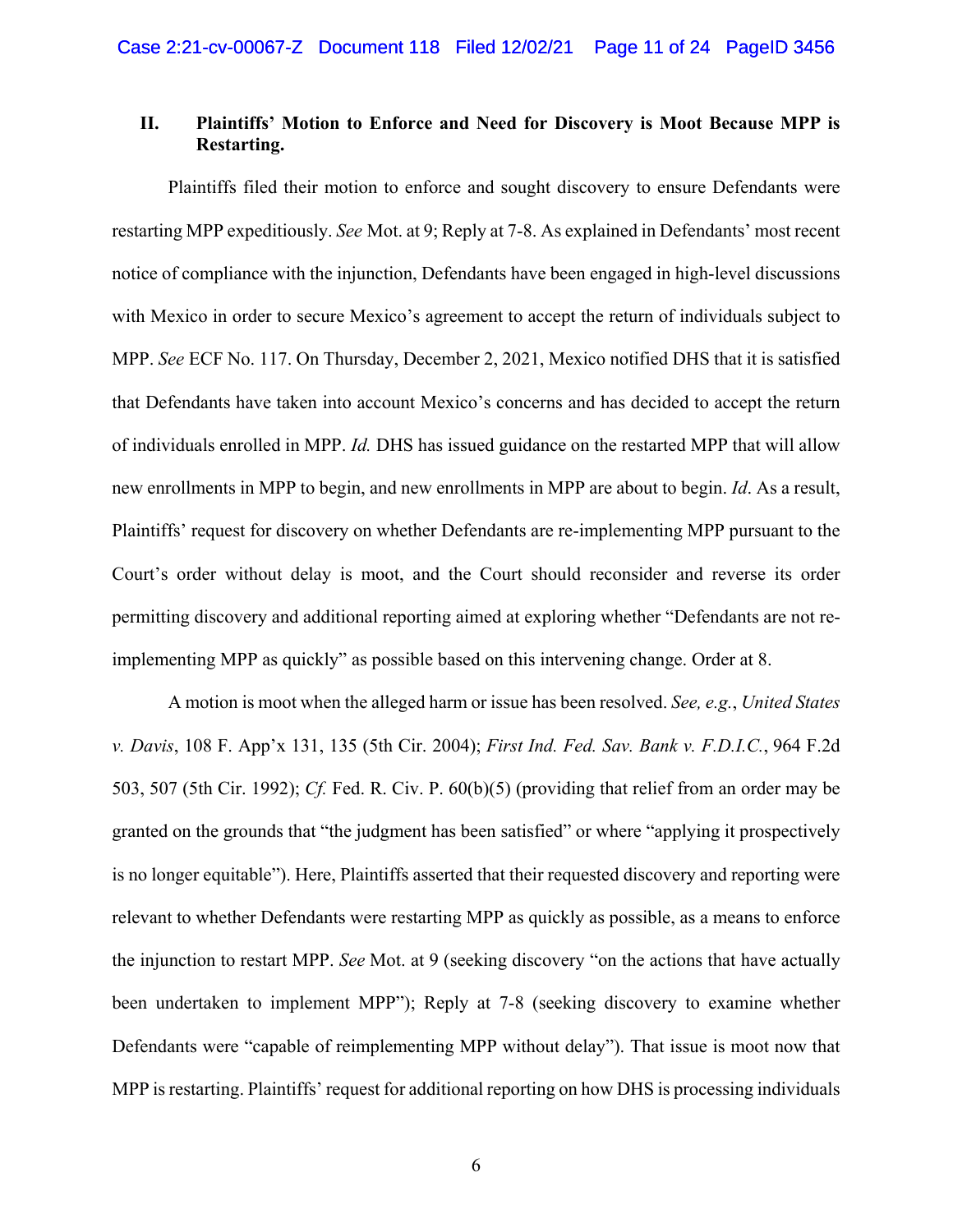### Case 2:21-cv-00067-Z Document 118 Filed 12/02/21 Page 12 of 24 PageID 3457

at the border in the absence of MPP and request to depose four high-ranking agency officials on the actions Defendants are taking to get MPP running cannot, at this point, provide them with any meaningful relief with respect to how quickly MPP will restart.

Plaintiffs originally sought six depositions of agency officials, including two officials who Plaintiffs sought to depose "on procurement issues regarding efforts to construct Immigration Hearing Facilities." ECF No. 113 at 7 n.7. After Defendants explained that they had already entered into contracts for that purpose, Plaintiffs withdrew their request for those two additional depositions, *id*., implicitly acknowledging that their request for these depositions were moot. That same logic applies equally to their request for additional reporting and depositions now that MPP is restarting. In particular, their request for the remaining four depositions on actions Defendants are undertaking to restart MPP is moot in light of MPP's restart.

## **III. The Substantial Burden Imposed by the Additional Discovery and Reporting Weighs in Favor of Reversing or Substantially Narrowing the Court's Earlier Ruling.**

Even if the Court had found clear and convincing evidence of non-compliance and had jurisdiction to order additional reporting and discovery, and the issue were not moot, when issuing an order to ensure compliance with an injunction, a court is also "obliged to use the least possible power adequate to the end proposed." *Spallone v. United States*, 493 U.S. 265, 276 (1990) (citations and quotation marks omitted). The Court acknowledged this limitation, *see* Order at 3, but improperly granted relief that exceeds it.

This "additional limitation on a district court's discretion" to impose additional requirements to ensure compliance with an injunction forecloses not only the relief the Court granted, but also forecloses imposing *any* additional requirements where Defendants have already complied with the injunction by restarting MPP. *Spallone*, 493 U.S. at 276, 280 (reversing order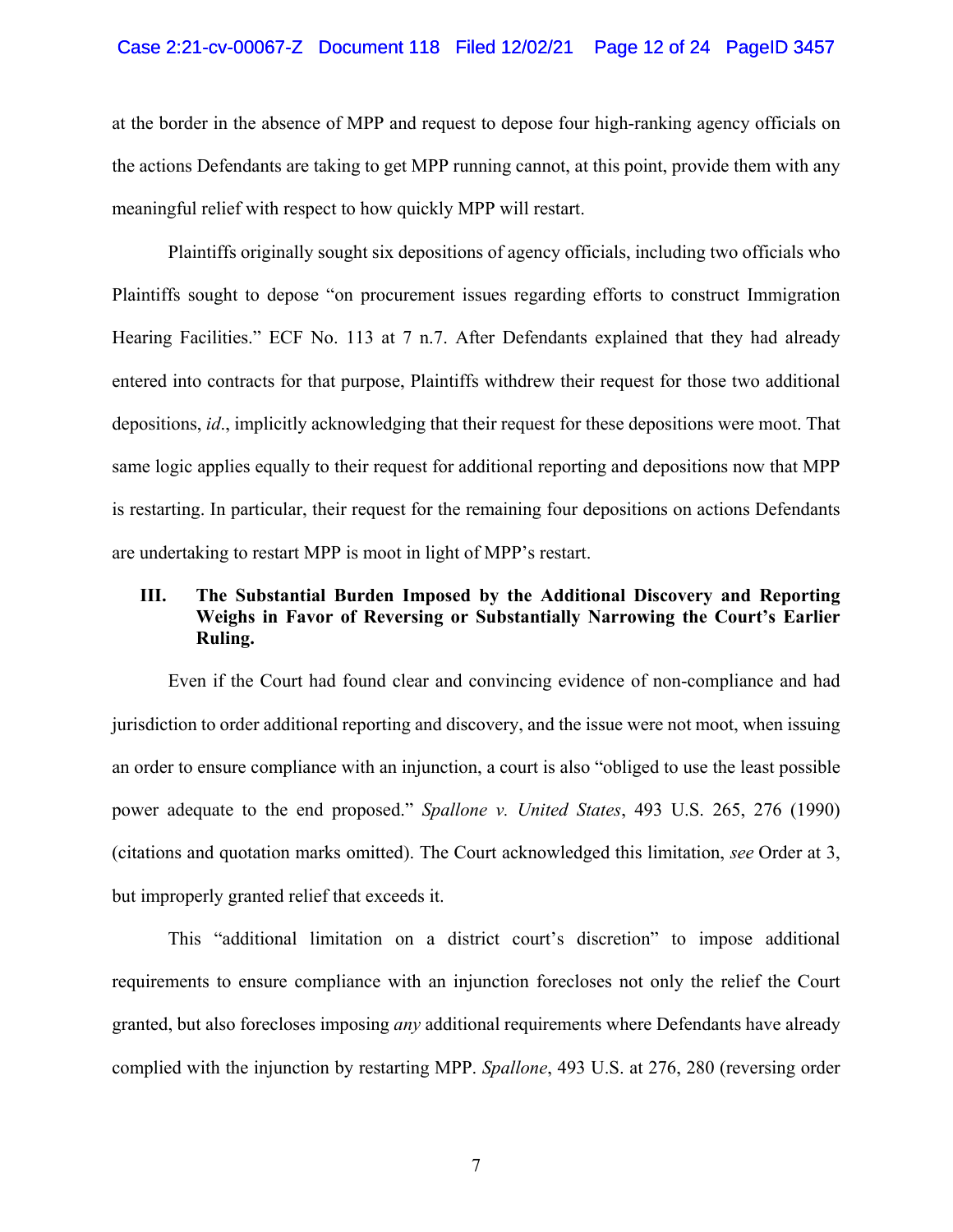### Case 2:21-cv-00067-Z Document 118 Filed 12/02/21 Page 13 of 24 PageID 3458

imposing sanctions as means to enforce order and requiring district court to first attempt to use lesser means "to secure compliance with the remedial order"). A court may only impose more onerous requirements on a non-complying party after the least intrusive means have "failed to produce compliance within a reasonable time." *Id*. Here, the Court already found it was "reasonable for Defendants to experience some delays" and noted that Defendants had reported that they expected to re-implement MPP within a few weeks, Order at 7—an anticipated timeline that proved accurate, *see* ECF No. 117. Even if the Court had alternatively found evidence of noncompliance with the injunction, the restart of MPP would still be grounds for reconsidering and reversing the order modifying that injunction. *See United States v. Smith*, No. 5:17-CV-86, 2018 WL 4524123, at \*7 (E.D. Tex. Sept. 13, 2018), *report and recommendation adopted*, No. 2018 WL 5668532 (E.D. Tex. Oct. 31, 2018) ("sanctions imposed in civil contempt proceedings therefore ordinarily are conditional, and a person or entity held in civil contempt may avoid the sanctions by promptly complying with the court's order"); *Cooper v. Dallas Police Ass'n*, No. 3:05-CV-1778-N, 2013 WL 1787564, at \*8 (N.D. Tex. Apr. 5, 2013), *report and recommendation adopted*, 2013 WL 1787563 (N.D. Tex. Apr. 26, 2013) (similar).

Even if some additional discovery or reporting were appropriate, and an order to that effect were permissible, the burdens involved in providing substantial additional reporting from before the injunction and before this case began, and the burden of providing deponents on issues that are moot, all weigh in favor of reconsidering the Court's earlier ruling, or at least narrowing the relief to less burdensome alternatives. *See In re First City Bancorporation of Texas Inc*., 282 F.3d 864, 867 (5th Cir. 2002) ("[C]ourt must use the least restrictive sanction necessary to deter the inappropriate behavior."); *Nat. Gas Pipeline Co. of Am. v. Energy Gathering, Inc*., 86 F.3d 464, 467 (5th Cir. 1996) ("If there is a reasonable probability that a lesser sanction will have the desired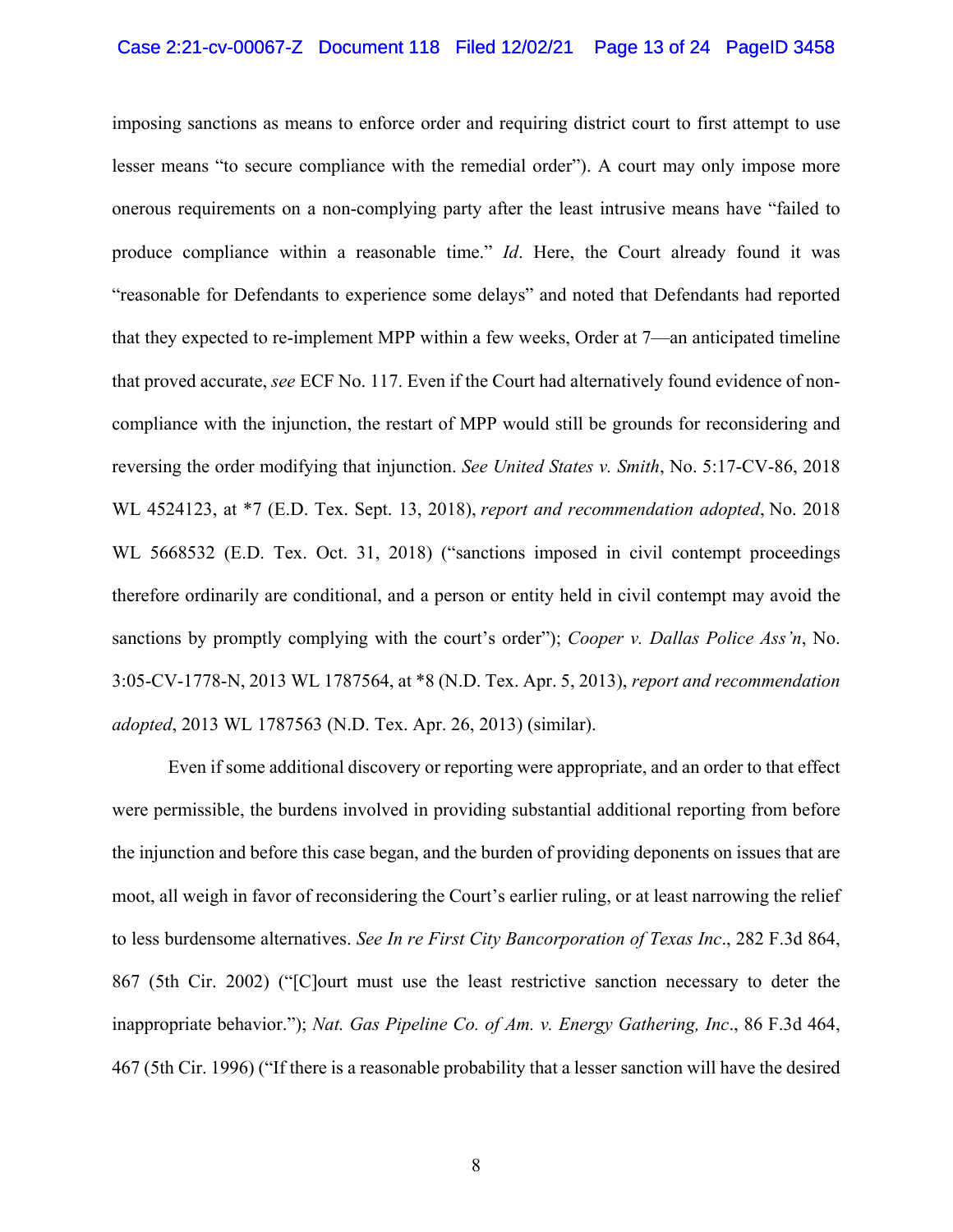effect, the court must try the less restrictive measure first."); *Groden v. Allen*, No. 3:03-CV-1685D, 2009 WL 1437834, at \*4 (N.D. Tex. May 22, 2009).

The additional reporting the Court ordered Defendants to provide, Order at 9, is not just burdensome; at least some of it is impossible to produce. The Court ordered Defendants to provide data on "the number of applicants paroled or released into the United States based on DHS's lack of detention capacity." Order at 9. But this is not a category of data that ICE systems currently track or that the agency has an accurate means of tracking. *See* Ex. 1, Decl. of Connor Flaherty, at ¶¶ 9-12. "Because ICE's data systems have not captured release or parole based on lack of detention capacity since September 2019, pulling that data from ICE systems for January 2021 to the present is impossible." *Id*. at ¶ 11. And "[r]einstituting the discontinued 'lack of space' release codes going forward would result in the same or similar data quality issues that arose before ICE removed the codes in October 2019 and would impact ICE's ability to capture the accurate legal reason for release of a noncitizen." *Id*. at ¶ 12. It would also place a substantial burden on the agency and "require significant personnel resources, time, and procurement of funding sources to re-program agency IT systems and re-train thousands of officers on the use of these systems. *Id*.; *see also* Ex. 2, Decl. of LaToya Morgan.

The reporting is also substantially overbroad for ensuring compliance with the injunction. The Court found that "Plaintiffs require prior data to confirm whether Defendants' current actions and results represent a change from the time period before the injunction." Order at 9. But Plaintiffs do not explain why, even if that were true, Plaintiffs need seven months of data *predating* the injunction, back to January 21, 2021, before the start of this case, or why data limited to the month before the injunction would not be sufficient. Moreover, if Plaintiffs need data predating the restart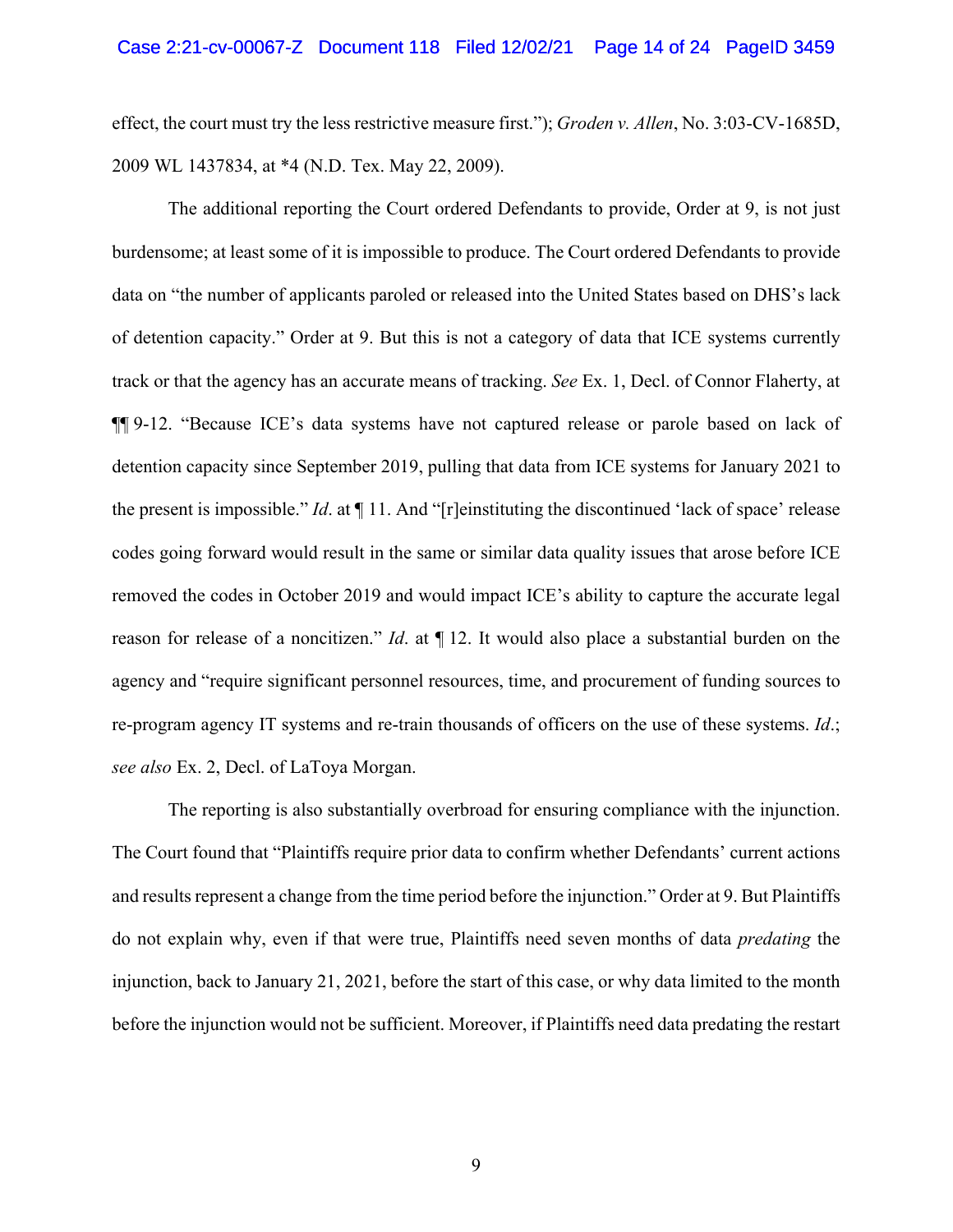### Case 2:21-cv-00067-Z Document 118 Filed 12/02/21 Page 15 of 24 PageID 3460

of MPP, because MPP is restarting this coming week, the prior monthly compliance reports already provide data predating the actual restart of MPP ordered by the injunction.

The information the Court ordered Defendants to provide regarding "Defendants' compliance with legal limits on parole decision-making," Order at 9, is also overbroad because it does not relate to compliance with the injunction. The injunction ordered Defendants to "enforce and implement MPP *in good faith*"; it does not order DHS to detain, or not to parole, any particular noncitizens while MPP is in place, and expressly states that "[n]othing in this injunction requires DHS to take any immigration or removal action nor withhold its statutory discretion towards any individual that it would not otherwise take." ECF No. 94 at 52-53; *Texas v. Biden*, 10 F.4th 538, 558 (5th Cir. 2021) (explaining that DHS retains the ability to parole noncitizens following the injunction). Information related to parole thus will not demonstrate whether Defendants are complying with the injunction, nor could the injunction have reached this issue given that Plaintiffs expressly waived any challenge to parole at trial, *see* Trial Tr. at 63:17-21 (rejecting that Plaintiffs' case was "a challenge to the government's parole practices" and stating that Plaintiffs were not challenging "any kind of individual grant of parole or even the parole policies"), and the Fifth Circuit has held that courts have no jurisdiction to review compliance with the legal limits on parole decision-making, *see Loa-Herrera v. Trominski*, 231 F.3d 984, 991 & n.12 (finding no jurisdiction "to review" whether agency's "discretionary judgment regarding the application of parole" "satisfies regulatory, statutory, and constitutional constraints"). Finally, the ordered information with respect to Haitians is overbroad for purposes of enforcing the injunction because, as the Court's order acknowledges, Haitian migrants were not subject to the prior implementation of MPP. Order at 9.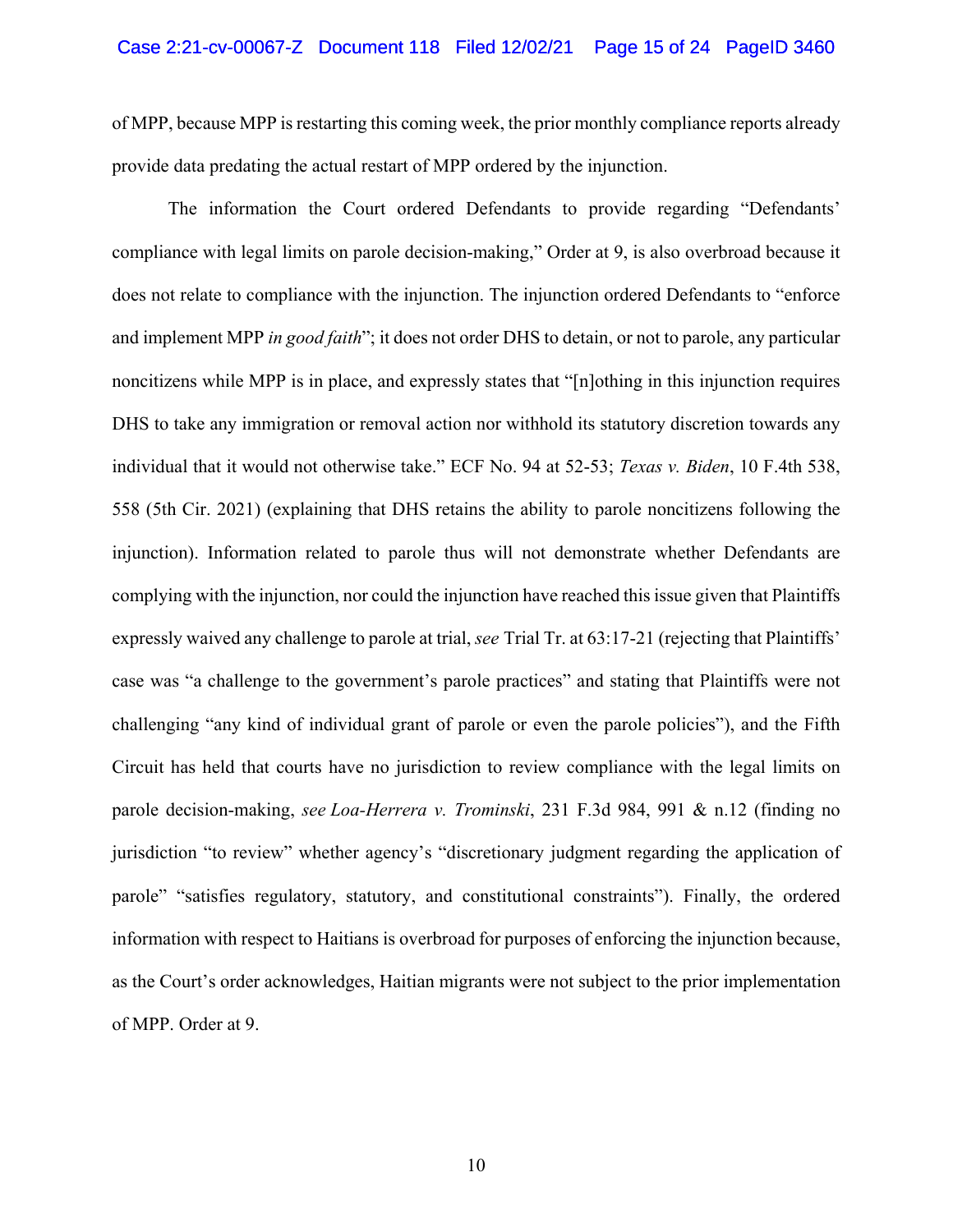### Case 2:21-cv-00067-Z Document 118 Filed 12/02/21 Page 16 of 24 PageID 3461

The depositions the Court ordered, Order at 7-8, are similarly burdensome and do not represent the least burdensome means of achieving the purpose for which they were ordered. In ordering the depositions, the Court incorrectly considered the potential deponents to be "lowerlevel officials," *id*. at 8, but each of these individuals has a high rank within their respective agencies. Ricardo Zúniga is the State Department's Principal Deputy Assistant Secretary for the Bureau of Western Hemisphere Affairs, the second highest ranking official in the Bureau. Blas Nuñez-Neto is currently serving as DHS's Acting Assistant Secretary of Homeland Security for Border Security and Immigration, the same position previously occupied by David Shahoulian. And Daniel H. Weiss is the Principal Deputy Chief Immigration Judge within the Executive Office for Immigration Review. Subjecting high-ranking agency officials to testimony would impede the exercise of their official duties, including those related to implementing the injunction and managing the border*. See In re FDIC,* 58 F.3d 1055, 1060 (5th Cir. 1995) ("High ranking government officials have greater duties and time constraints than other witnesses."); *In re United States*, 985 F.2d 510, 512 (11th Cir. 1993) ("[t]he reason for requiring exigency before allowing the testimony of high officials is obvious. High ranking government officials have greater duties and time constraints than other witnesses"). "[S]ubjecting officials to interrogation about how they reached particular decisions would impair that decision-making process by making officials less willing to explore and discuss all available options." *Walker v. NCNB Nat'l Bank of Fla*., 810 F. Supp. 11, 12 (D.D.C. 1993). Questions regarding negotiations that took place with Mexico in order to restart MPP, or preliminary discussions within the agencies concerning what would become the final version of the now re-implemented MPP, might also involve complex questions related to privileges for presidential communications, state secrets, attorney-client communications, and the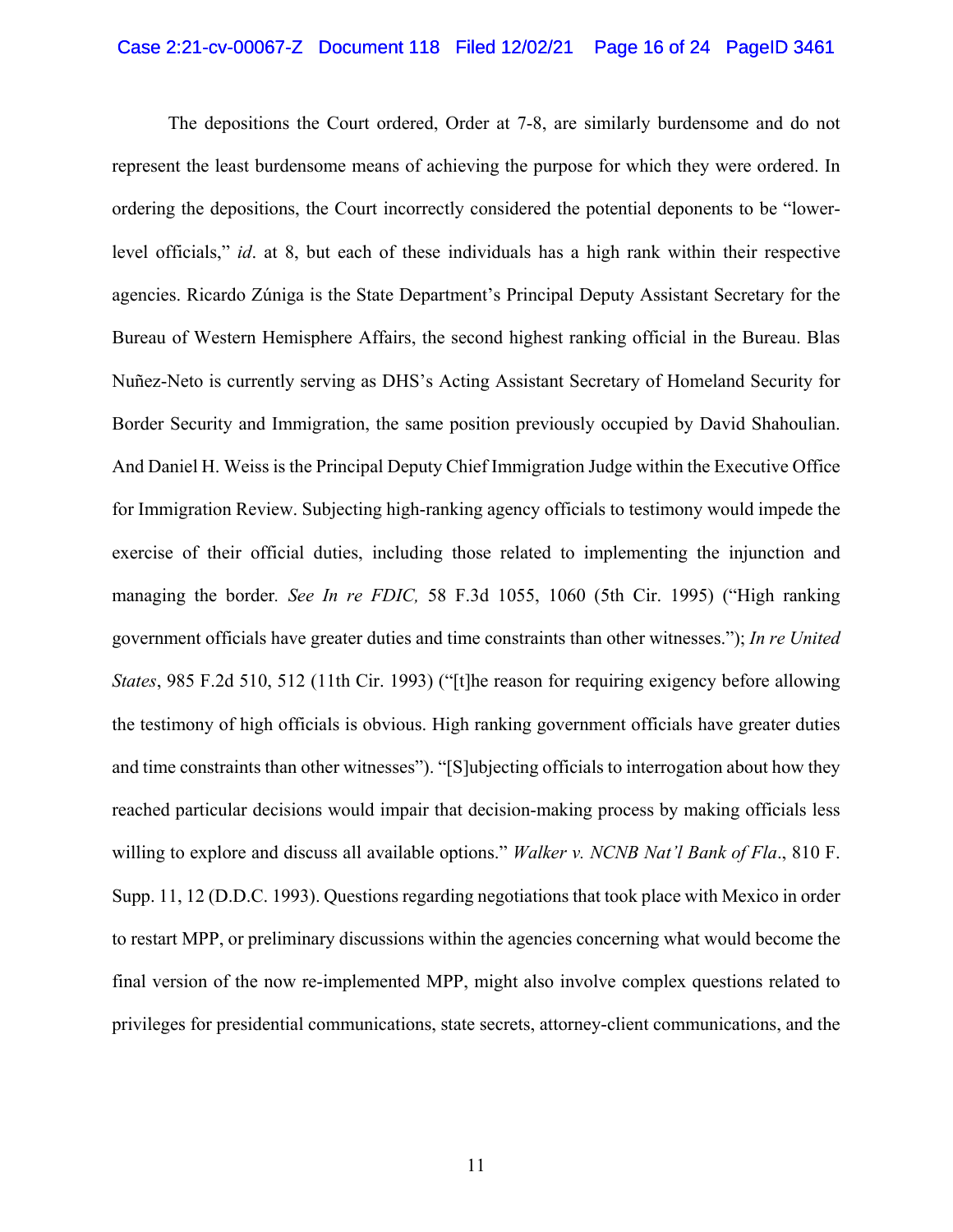#### Case 2:21-cv-00067-Z Document 118 Filed 12/02/21 Page 17 of 24 PageID 3462

deliberative process. Preparation for such inquiries would require extensive and burdensome preparation that would preclude an expedited timeline.

 As noted above, the purpose for which the Court ordered the depositions is also now moot with the restarting of MPP. The Court noted that Plaintiffs moved to depose these officials "on a limited basis related to facts articulated in the August Compliance Report." Order at 7. That compliance report detailed steps Defendants were taking that were necessary to the restart of MPP, *see generally* ECF No. 105, but those steps have now all been completed, making any purported need for depositions moot. Plaintiffs' claimed need to examine whether Defendants were "reimplementing MPP without delay," Reply at 7-8, provides no basis for discovery now that MPP is being implemented. The Court also stated that "Plaintiffs want to probe possible discrepancies between Defendants' representations of compliance and facts in the officials' declarations." Order at 7 (citing Plaintiffs' Reply at 8). This is incorrect. Plaintiffs did not seek to test possible discrepancies between Defendants' notice of compliance and the declarations of other agency officials; they sought to compare Defendants' notice of compliance with the declaration of their *own* declarant. *See* Reply at 8 (citing ECF No. 107 at 5-9 & ECF No. 108, Declaration of Mark Morgan in Support of Plaintiffs' Motion to Enforce). Aside from DHS Acting Assistant Secretary Blas Nuñez-Neto, none of the other officials have submitted declarations with Defendants' monthly reports or notices of compliance with the injunction. Plaintiffs have not shown that depositions of officials that have not provided declarations on Defendants' compliance with the injunction are necessary.

Nor have Plaintiffs provided any explanation for why multiple depositions are necessary, and there is no basis to conclude that ordering *four* depositions is the least burdensome means "to the end proposed." *Spallone*, 493 U.S. at 276. For example, two of the potential deponents held

12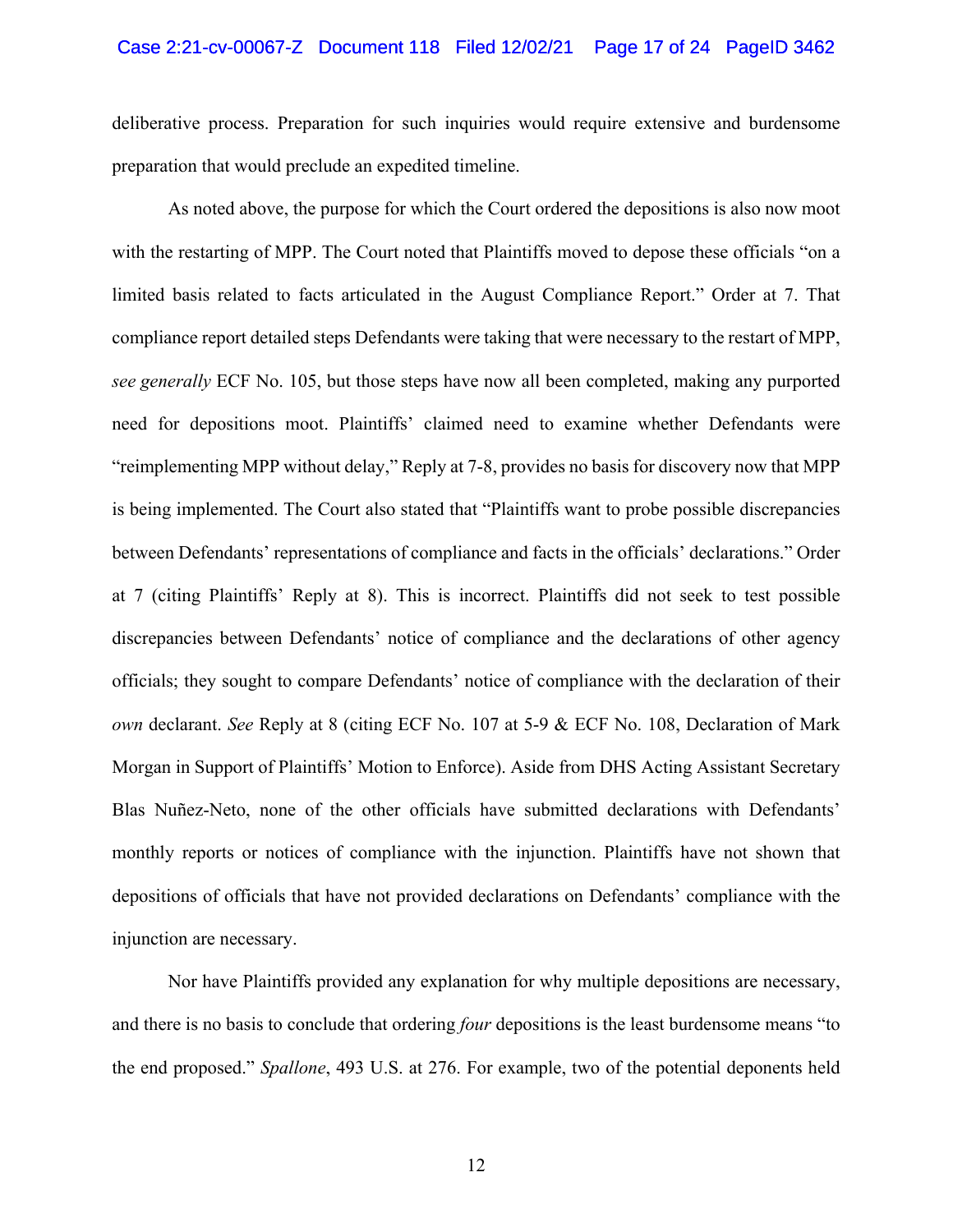the exact same position with DHS, current Acting Assistant Secretary Blas Nuñez-Neto, and David Shahoulian, who filled the role of Assistant Secretary before leaving the agency in September and never submitted a declaration on Defendants' compliance with the injunction. There is no basis or need to order depositions of multiple individuals in the same position, or to depose an official who left the agency before Defendants' recent reports on compliance with the injunction. There is similarly no basis to order the deposition of Principal Deputy Assistant Secretary Zúniga, who submitted no declaration with Defendants' compliance reports, and whose declaration earlier in the case, submitted in support of Defendants' motion to stay the injunction, *see* ECF No. 98-3, covers a subset of issues that are duplicative of issues addressed by Acting Assistant Secretary Nuñez-Neto in his declarations. Nor is there any basis to order a deposition of Principal Deputy Immigration Judge Daniel Weiss. Judge Weiss's declaration addressed efforts the immigration courts would have to make to create space on their dockets to handle MPP cases. *See* ECF No. 98- 2. But that process was already completed prior to the Court's order granting this discovery. *See* ECF No. 114-1, Declaration of Blas Nuñez-Neto, at  $\P$  4 (noting at that point that, aside from "one set of outstanding issues" that needed to be resolved with Mexico, Defendants had completed the other steps necessary to re-implement MPP shortly after Mexico decides to accept returns). Moreover, all of the depositions would likely be of limited utility to Plaintiffs, given their apparent intent to question the deponents regarding privileged communications and discussions. If the Court concludes that depositions are appropriate despite these countervailing considerations and the fact that the issues those depositions were supposed to address are now moot, the Court should limit Plaintiffs to one deposition of DHS Acting Assistant Secretary Blas Nuñez-Neto, the only official to submit a declaration on Defendants' compliance with the injunction.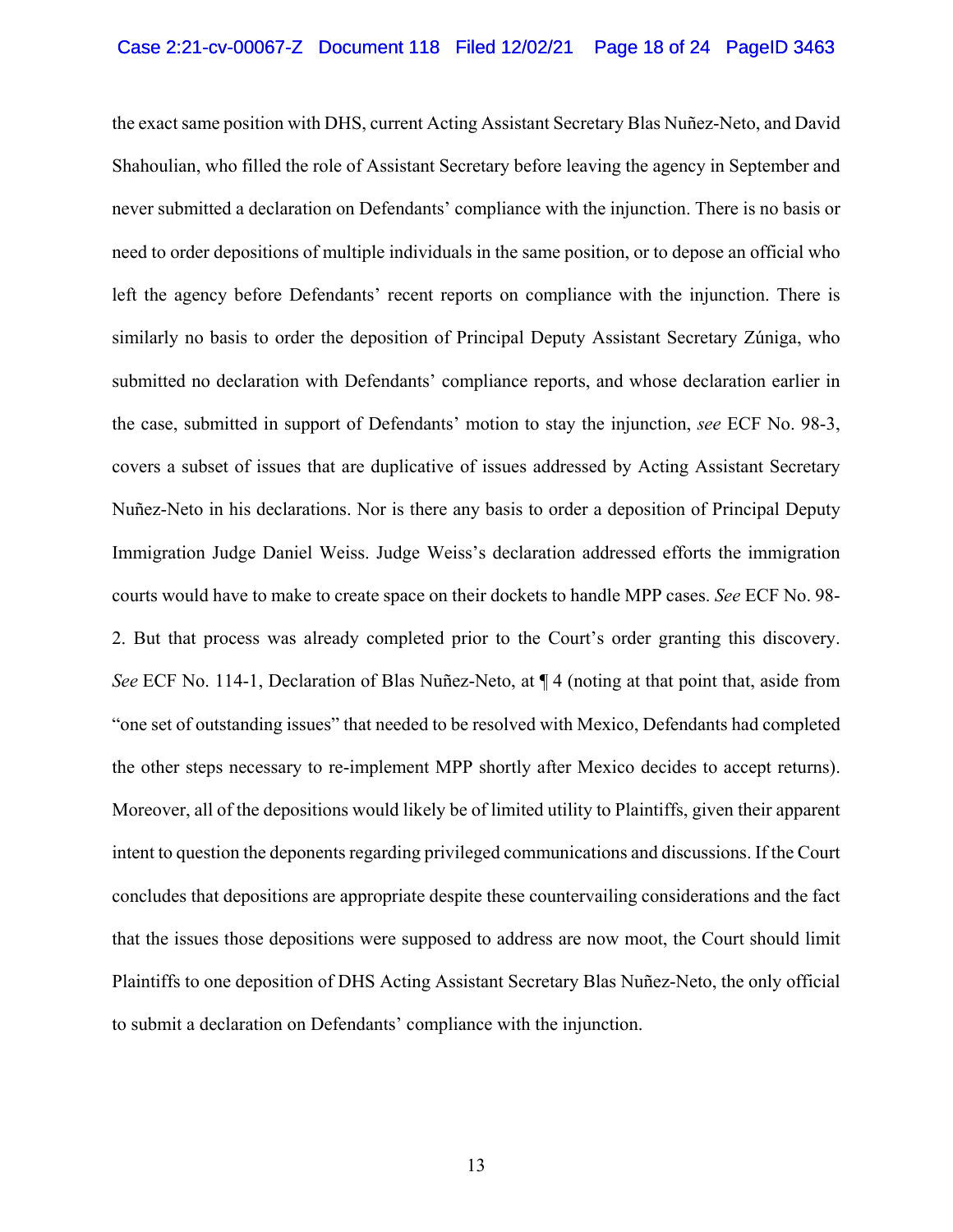But the Court should not order depositions at all. To satisfy the requirement to use the least intrusive means to ensure compliance with the injunction, even if the Court decides that some additional discovery is necessary to that purpose, the Court must first consider whether less burdensome means of discovery might achieve the same purpose. Plaintiffs have provided no explanation for why some form of limited written discovery would not be sufficient to achieve the same ends. For example, the Court could alternatively permit Plaintiffs to serve a limited set of interrogatories similarly "limited … to facts articulated in [Defendants'] August Compliance Report," Order at 7, which would provide the same information Plaintiffs sought in their motion to enforce with respect to the requested depositions. *See, e.g.*, *Soileau & Assocs., L.L.C. v. Louisiana Health Serv. & Indem. Co.*, No. CV 18-710, 2019 WL 11660190, at \*5 (E.D. La. June 14, 2019) (rejecting depositions but permitting written discovery as a less costly alternative means of obtaining the same information); *Cf.* Fed. R. Civ. P. 26(b)(2)(C)(i) ("court must limit …extent of discovery" where "the discovery sought is unreasonably cumulative or duplicative, or can be obtained from some other source that is more convenient, less burdensome, or less expensive").

Accordingly, the Court should not order any additional discovery or reporting at all, and should reconsider its ruling in light of the restarting of MPP. In the alternative, if the Court concludes that some discovery or additional reporting is appropriate on Plaintiffs' now-moot assertion that Defendants can implement MPP more quickly, Defendants respectfully request that the Court reconsider whether the reporting and discovery the Court previously ordered is the least burdensome means necessary to achieve the intended ends. Defendants propose as an alternative that the Court limit discovery to written discovery in the form of a limited set of five interrogatories each to Principal Deputy Assistant Secretary Zúniga for the State Department, Principal Deputy Immigration Judge Daniel Weiss for the Executive Office for Immigration Review, and Acting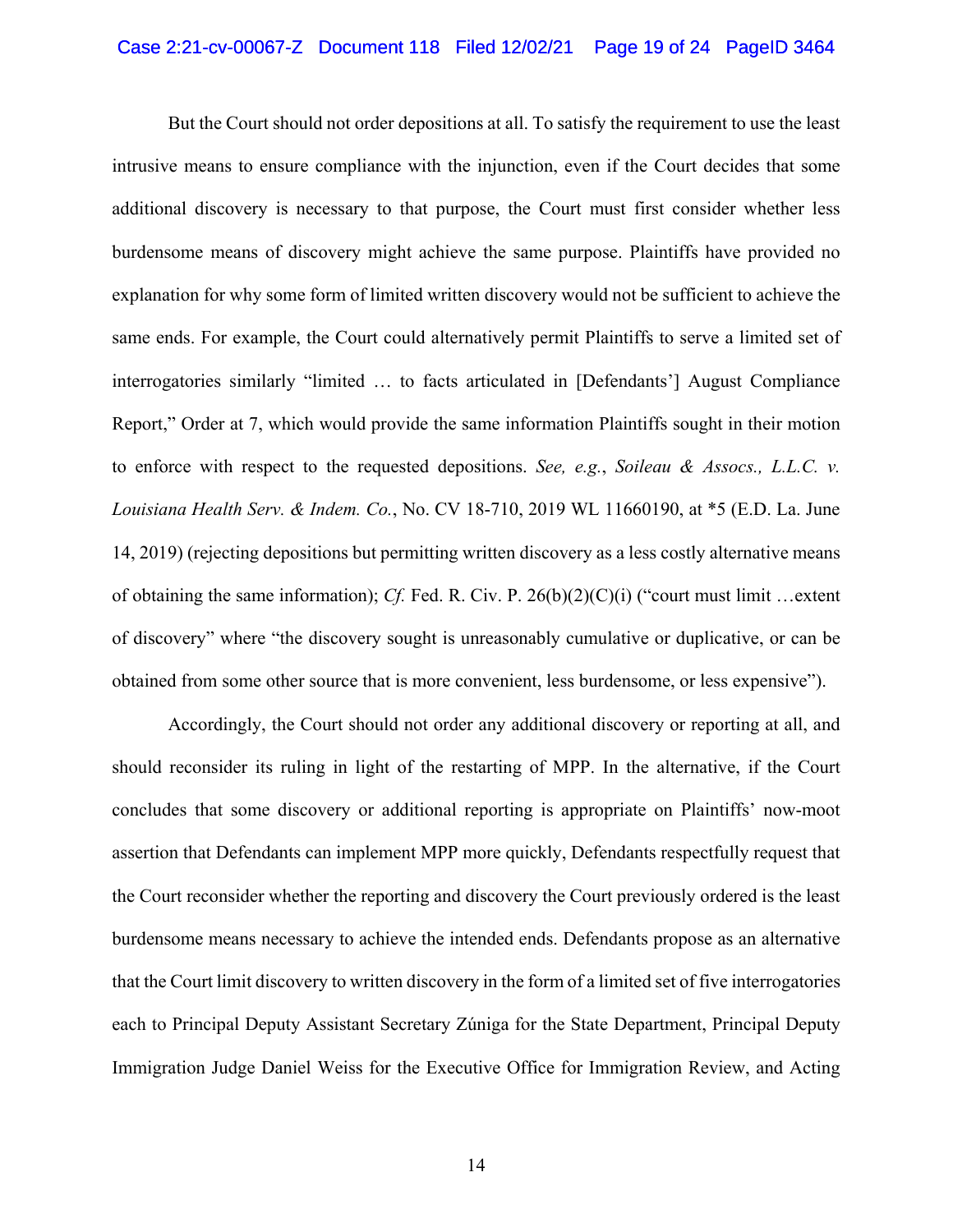Assistant Secretary Nuñez-Neto for DHS, "limited … to facts articulated in [Defendants'] August Compliance Report," Order at 7. Discovery directed to former DHS Assistant Secretary Shahoulian is unnecessary as it would be duplicative of discovery directed to current Acting Assistant Secretary Nuñez-Neto. Defendants further propose that the Court revise its order for additional data reporting to relieve Defendants of the likely impossible obligation to report on "the number of applicants paroled or released into the United States based on DHS's lack of detention capacity," Order at 9.

## **IV. The Court Should Grant an Administrative Stay of its Prior Ruling Pending Briefing and Resolution of This Motion.**

Defendants request that the Court enter an administrative stay of its prior ruling pending resolution of this motion to reconsider to avoid the issue becoming moot by Defendants being required to comply with that order prior to the Court ruling on this motion or having an opportunity to seek an appeal. Defendants conferred on this motion with Plaintiffs, who stated that they oppose this motion, including any narrowing of their request for additional reporting and discovery in light of the restart of MPP and the request for a stay.<sup>1</sup> Plaintiffs cannot assert any harm from a brief delay to allow this motion to be considered because MPP will be implemented in the interim. Further, they cannot identify any harm that would outweigh the burdens of multiple depositions on moot issues or the harms to the Defendants in having to proceed with those depositions and reporting. Finally, Plaintiffs cannot justify requiring the production of data that is impossible to provide before the Court has an opportunity to consider Defendants' arguments for why this reporting and discovery are improper and unnecessary.

 $\overline{a}$ 

<sup>&</sup>lt;sup>1</sup> Given that depositions might also involve sensitive or confidential information, Defendants also inquired whether Plaintiffs would agree to entering a protective order to protect confidential information before scheduling the depositions, but Plaintiffs have not yet responded to that request.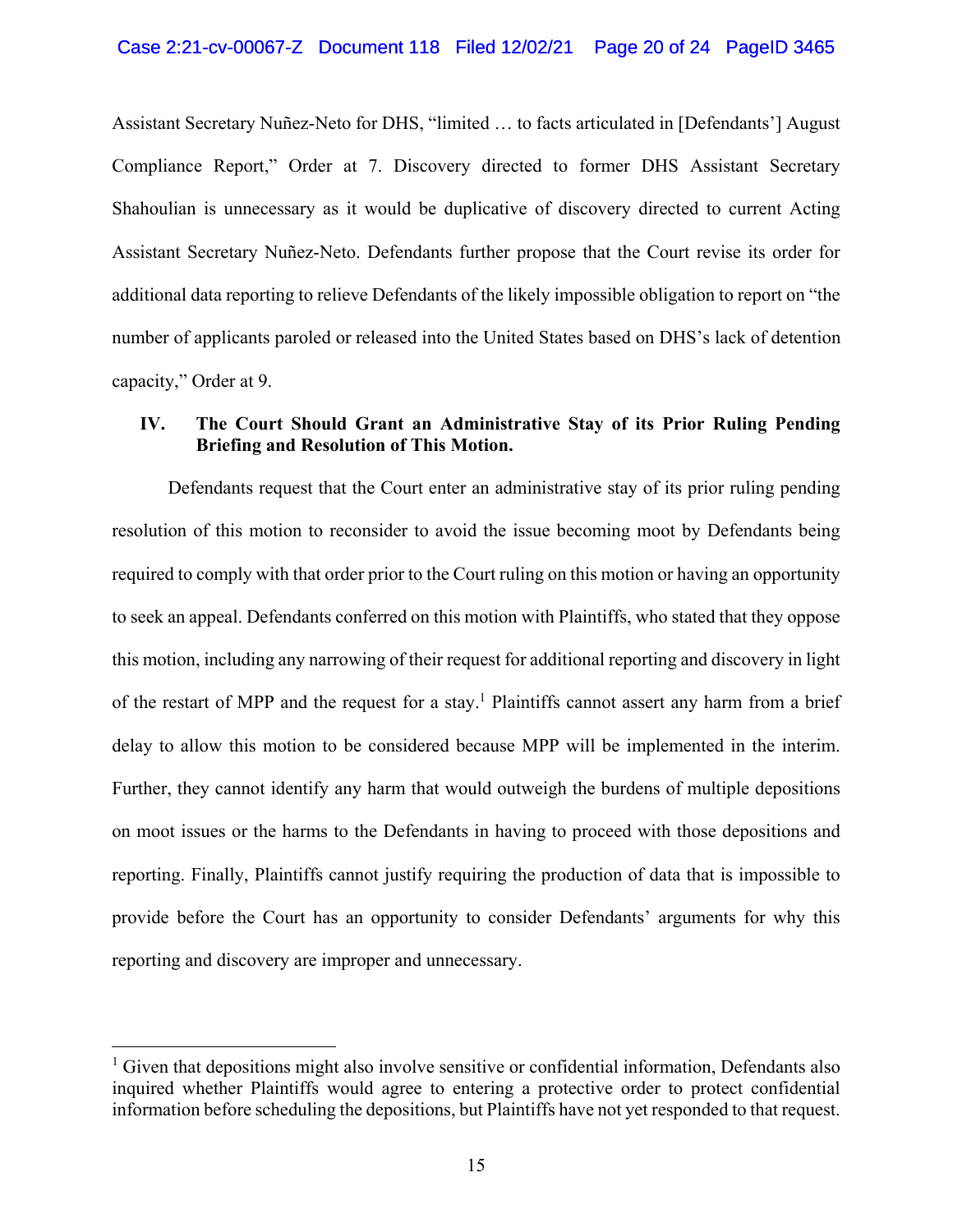### Case 2:21-cv-00067-Z Document 118 Filed 12/02/21 Page 21 of 24 PageID 3466

On the other hand, Defendants would be irreparably harmed by having to go forward with burdensome reporting requirements, including requirements that are not possible to comply with at this time, as well as depositions of senior officials on moot issues that raise complex privilege and confidentiality issues. Once the reporting is complete or the depositions occur, the harms cannot be unwound. *See Garrison v. Hudson*, 468 U.S. 1301, 1302 (1984) (Burger, C.J., in chambers) ("foreclos[ing] ... review" constitutes "irreparable harm").

In such circumstances Courts routinely grant stays to permit review given "the prospect of mootness," *Brown v. Vanihel*, 7 F.4th 666, 671 (7th Cir. 2021), to prevent circumstances where "the normal course of … review might otherwise cause the case to become moot." *Garrison*, 468 U.S. at 1302; *see Chafin v. Chafin*, 568 U.S. 165, 178, (2013) (recognizing that a stay may be appropriate where the alternative would be mootness and loss of an opportunity for court to consider the arguments); *M-I LLC v. FPUSA, LLC,* No. 15-cv-406, 2015 WL 4460305, at \*1 (W.D. Tex. July 21, 2015) (staying order pending resolution of motion to reconsider); *Harris v. City of Balch Springs*, 33 F. Supp. 3d 730, 734 (N.D. Tex. 2014) (staying discovery pending resolution of appeal). Moreover, such a stay is appropriate "without considering whether the movant has made a strong showing of success on the merits or the other traditional stay factors." *Russell v. Harris Cty., Texas*, No. H-19-226, 2021 WL 2637576, at \*3 (S.D. Tex. June 25, 2021) (collecting cases); *accord Chafin*, 568 U.S. at 178 (explaining stays where mootness of the challenged order are at issue may be granted without a showing of a "clear probability that [movant] will prevail"); *Nicolson v. Pappalardo*, Civ. No. 10–1125 (1st Cir., Feb. 19, 2010) (granting stay "[w]ithout necessarily finding a clear probability that appellant will prevail" "because ... a risk exists that the case could effectively be mooted" before the issues can be decided). Given the risk that the government's requests for relief will become moot by the occurrence of the very events it asks the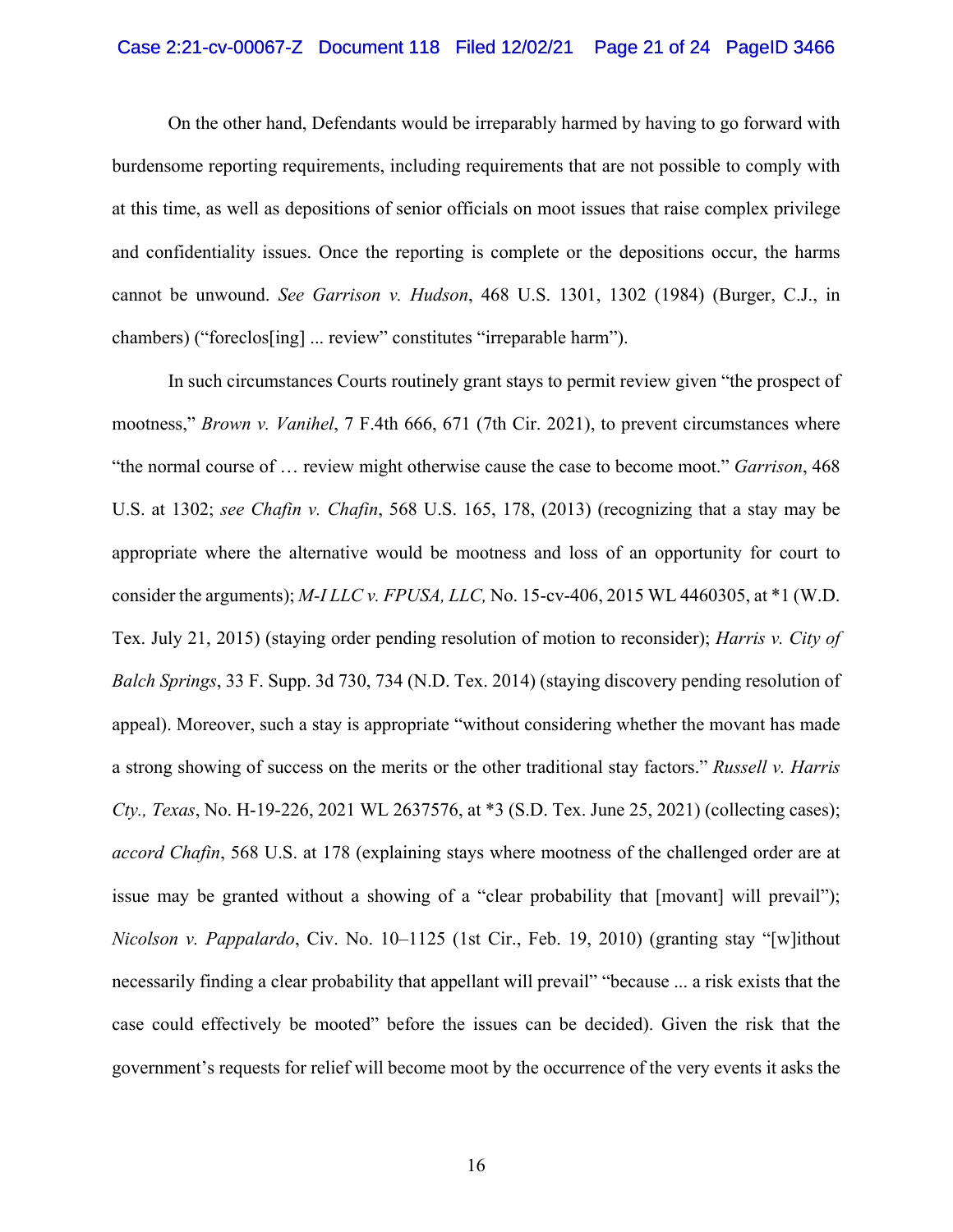### Case 2:21-cv-00067-Z Document 118 Filed 12/02/21 Page 22 of 24 PageID 3467

Court to review, including any opportunity to appeal, a stay is warranted. *See Russel*, 2021 WL 2637576, at \*3*.* (collecting cases).

Defendants thus respectfully request that the Court stay its prior ruling requiring Defendants to provide additional reporting by December 15, 2021, and permitting Plaintiffs to take depositions, to allow this motion to be fully briefed and resolved. Defendants also respectfully request that if the Court denies this motion, it stay its order for a reasonable amount of time to allow Defendants time to consider whether to appeal.

## **CONCLUSION**

For these reasons, the Court should reconsider its prior ruling, and stay that ruling to permit reconsideration and, if necessary, for Defendants to consider whether to appeal.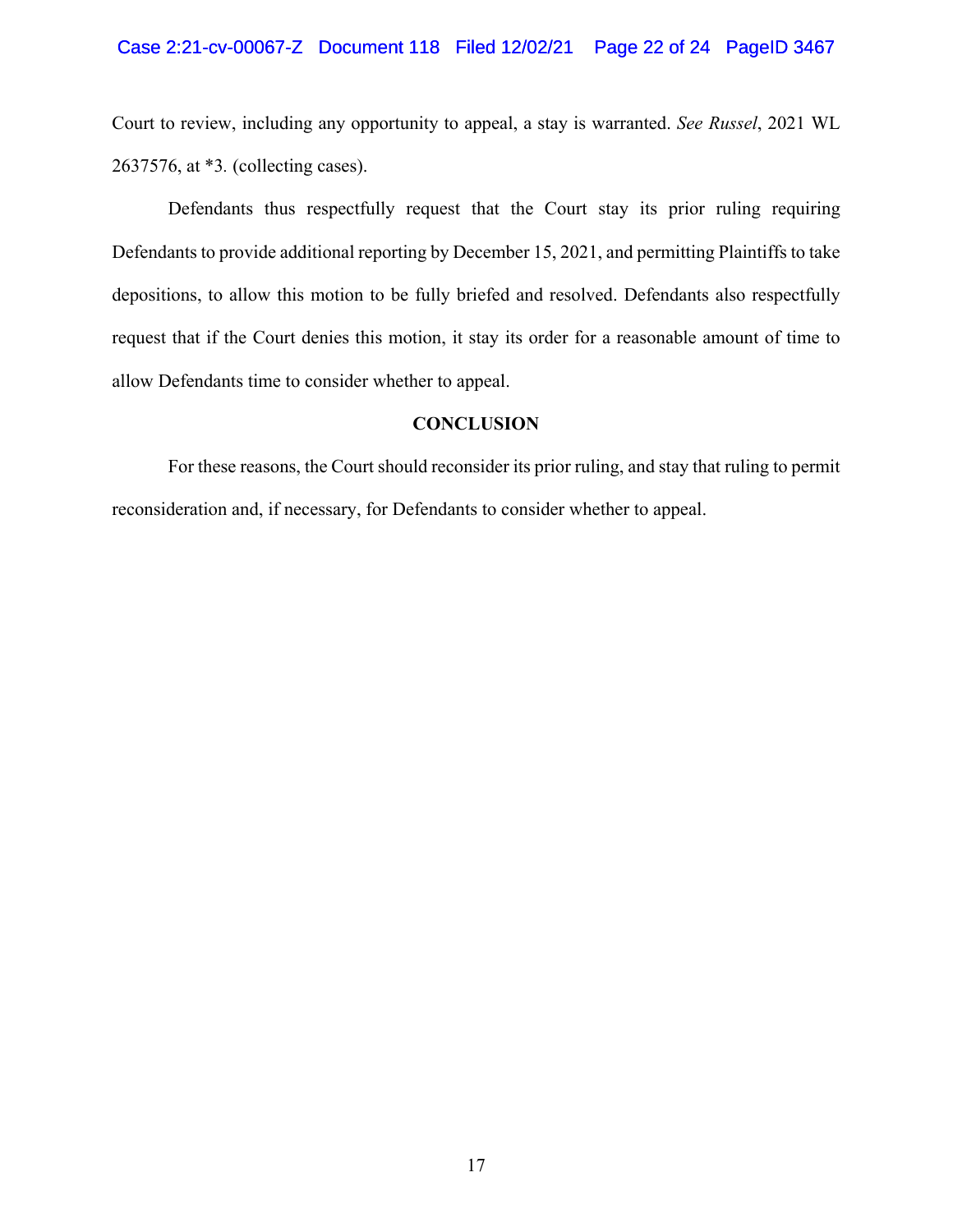### Case 2:21-cv-00067-Z Document 118 Filed 12/02/21 Page 23 of 24 PageID 3468

Dated: December 2, 2021 Respectfully submitted,

CHAD E. MEACHAM BRIAN M. BOYNTON

 *Acting United States Attorney Acting Assistant Attorney General* 

 BRIAN W. STOLZ WILLIAM C. PEACHEY *Assistant United States Attorney Director* 

Office of Immigration Litigation District Court Section

EREZ REUVENI *Assistant Director*

JOSEPH A. DARROW *Trial Attorney*

/s/ *Brian C. Ward* BRIAN C. WARD *Senior Litigation Counsel*  U.S. Department of Justice Civil Division Office of Immigration Litigation District Court Section P.O. Box 868, Ben Franklin Station Washington, DC 20044 Tel.: (202) 616-9121 brian.c.ward@usdoj.gov

*Counsel for Defendants*